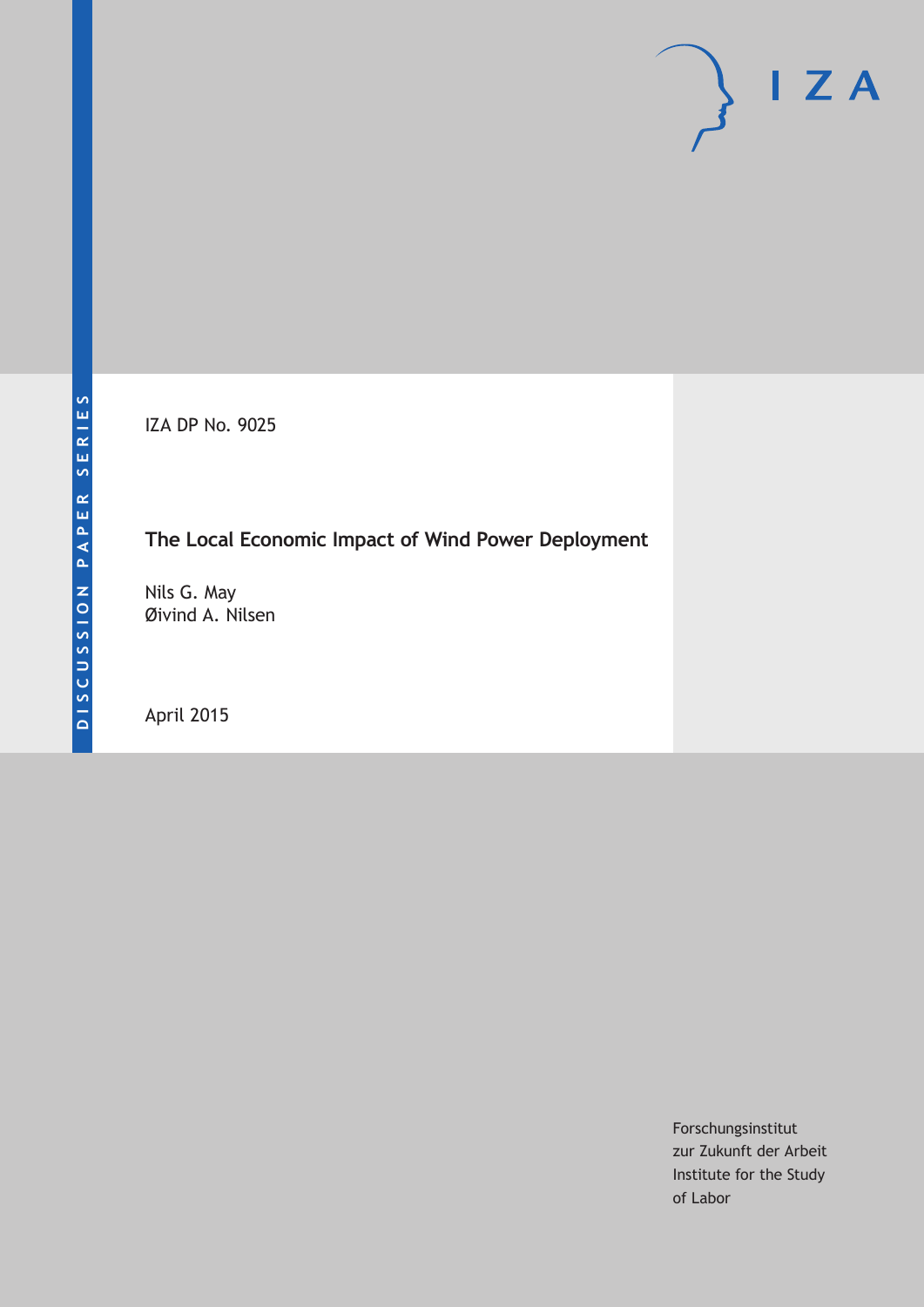# **The Local Economic Impact of Wind Power Deployment**

### **Nils G. May**

*DIW Berlin*

## **Øivind A. Nilsen**

*Norwegian School of Economics and IZA*

### Discussion Paper No. 9025 April 2015

IZA

P.O. Box 7240 53072 Bonn Germany

Phone: +49-228-3894-0 Fax: +49-228-3894-180 E-mail: iza@iza.org

Any opinions expressed here are those of the author(s) and not those of IZA. Research published in this series may include views on policy, but the institute itself takes no institutional policy positions. The IZA research network is committed to the IZA Guiding Principles of Research Integrity.

The Institute for the Study of Labor (IZA) in Bonn is a local and virtual international research center and a place of communication between science, politics and business. IZA is an independent nonprofit organization supported by Deutsche Post Foundation. The center is associated with the University of Bonn and offers a stimulating research environment through its international network, workshops and conferences, data service, project support, research visits and doctoral program. IZA engages in (i) original and internationally competitive research in all fields of labor economics, (ii) development of policy concepts, and (iii) dissemination of research results and concepts to the interested public.

<span id="page-1-0"></span>IZA Discussion Papers often represent preliminary work and are circulated to encourage discussion. Citation of such a paper should account for its provisional character. A revised version may be available directly from the author.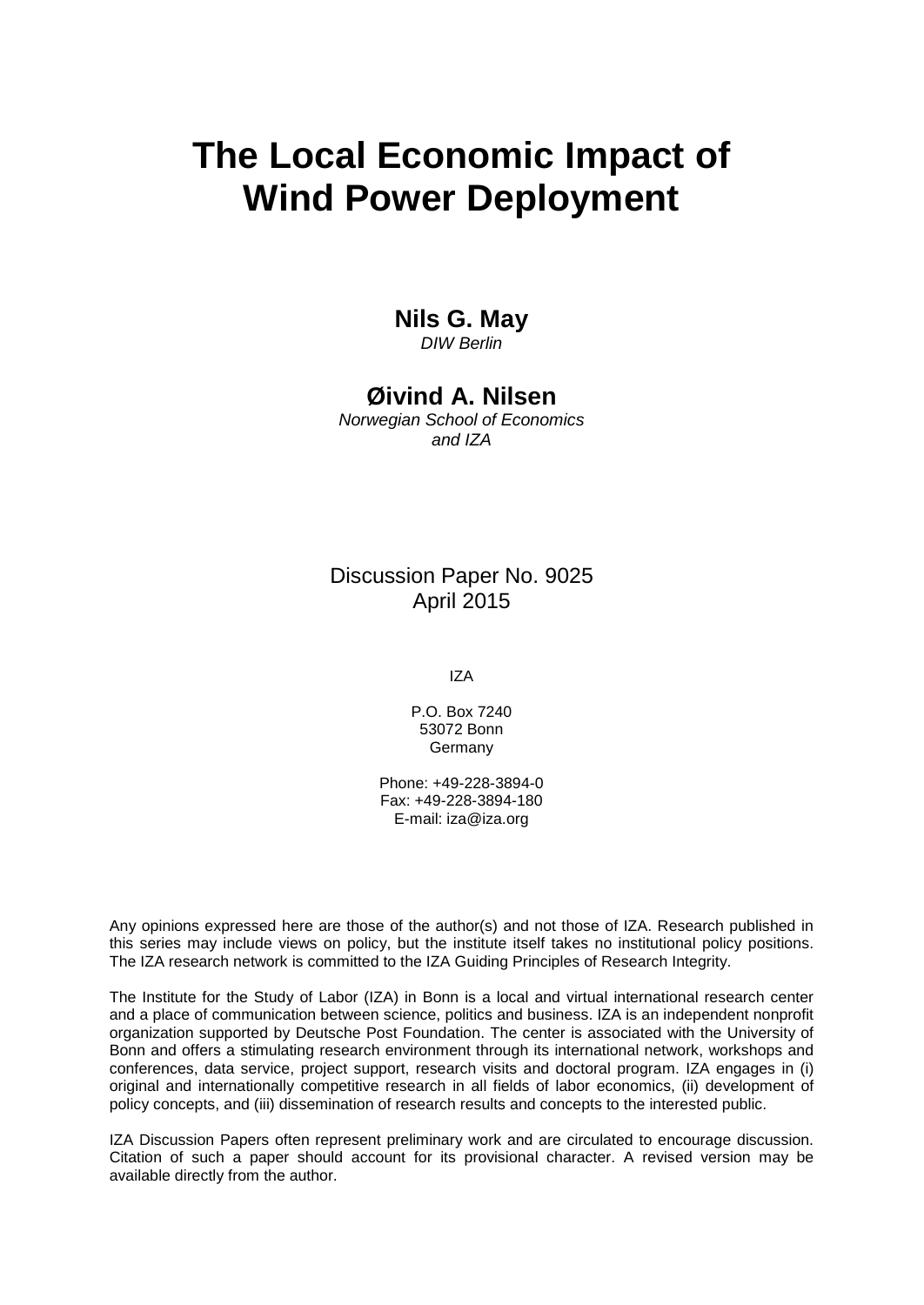IZA Discussion Paper No. 9025 April 2015

# **ABSTRACT**

# **The Local Economic Impact of Wind Power Deployment[\\*](#page-1-0)**

Globally installed wind power capacity has grown tremendously since 2000. This study focuses on the local economic impacts of wind power deployment. A theoretical model shows that wind power deployment is not necessarily driven by locally-accruing economic payoffs, but also by other factors such as emphasis on environmentally-friendly energy production and its associated benefits. The theoretical analysis is followed by an empirical analysis using German county-level panel data. After controlling for a set of observable and unobservable factors, the results state that wind power installation has no impact on GDP per capita. These findings support the predictions from the theoretical model: local economic impacts cannot alone explain the observed increase in wind power capacity.

JEL Classification: Q42, R11, C23

Keywords: wind power, economic development, panel data

Corresponding author:

Øivind A. Nilsen Department of Economics Norwegian School of Economics Hellevn. 30 N-5045 Bergen Norway E-mail: [oivind.nilsen@nhh.no](mailto:oivind.nilsen@nhh.no)

This paper benefitted from fruitful discussions with Gunnar Eskeland, Dan Gordon, Claudia Kemfert, Johannes Mauritzen, Grant McDermott, Patrick Narbel, Linda Nøstbakken, Nico Pestel, and Anders Skonhoft, as well as comments and suggestions during presentations at the Norwegian School of Economics, the DIW Berlin and the Ifo-institute, Munich. The free provision of data by the German Weather Service (DWD) and the Ingenieurswerkstatt Energietechnik (IWET) is greatly appreciated. The paper was partly written while Nilsen was visiting the Center for Macroeconomic Research – University of Cologne (CMR), whose hospitality is gratefully acknowledged. The usual disclaimer applies.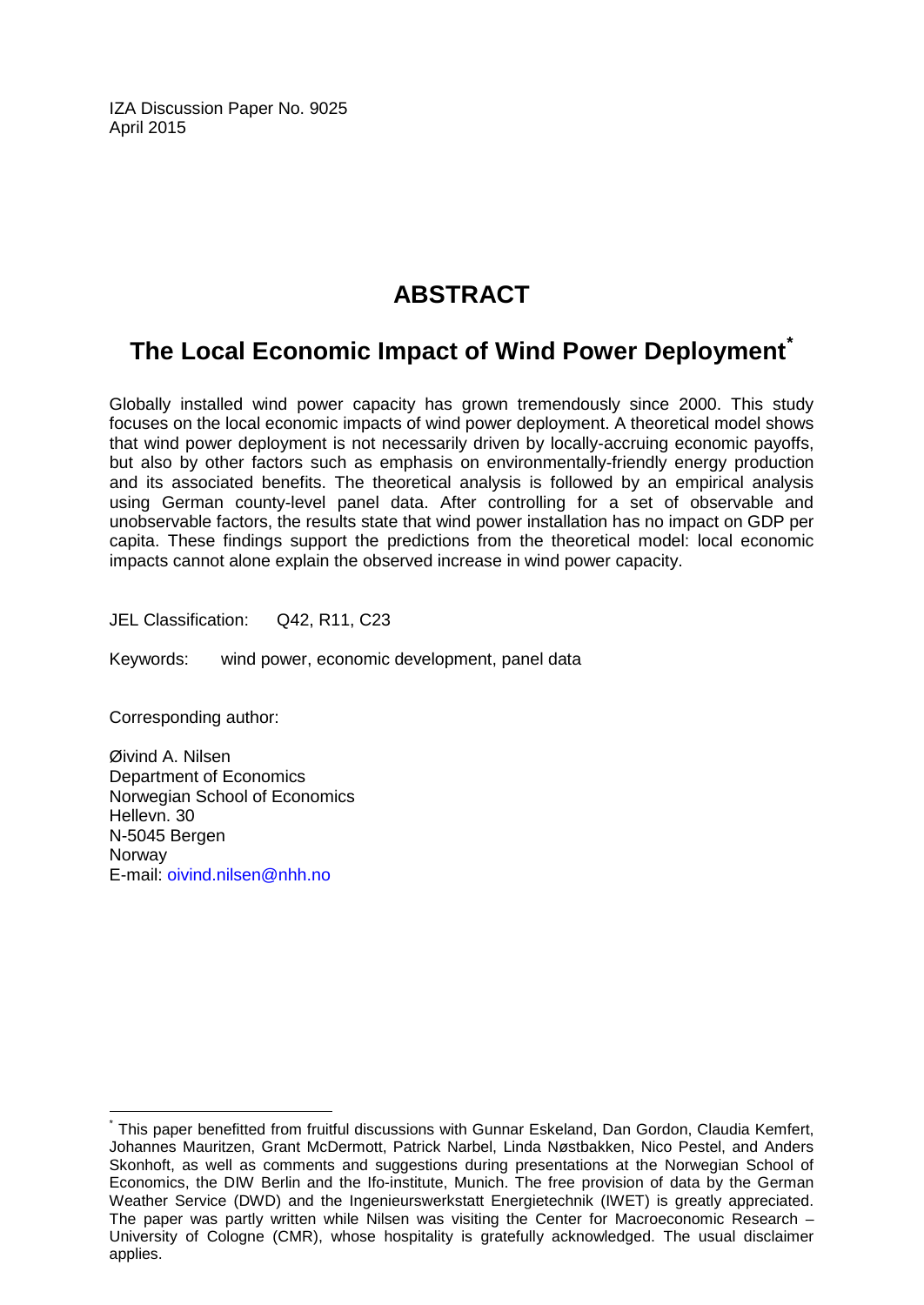#### **1. Introduction**

Global wind power deployment has surged since 2000. At that point only 18 gigawatts (GW) of capacity were installed worldwide. By the end of 2014, this has soared to about 370 GW (Global Wind Energy Council, 2015). China, the United States and Germany are at the forefront of this development, with Germany leading in the early 2000s, while China and the US have subsequently taken the lead. Many other countries, e.g. India, Canada, and Spain, have, to various degrees, also increased their annually installed capacity since 2005. This worldwide growth of wind capacity fosters energy independence (Yue *et al.*, 2001) and usually costs less than other renewable energies like solar power (International Energy Agency, 2012). Further, wind energy production has the advantage of usually being spatially decentralized and, thus, it has the potential to encourage economic development to a variety of local regions. Consequently, many industrialized and emerging countries are actively supporting renewable energies through legislative and policy initiatives (among them China, the US, the EU countries and many developing countries, see, for instance, Ren21, 2014).

However, the actual economic consequences for the counties where wind power capacity is installed are not clear. National- and state-wide economic outcomes have received considerably more attention. At the local level, the potential positive factors include increased incomes/revenues for those employees and companies employed either during the construction period or once the facility is operational. Lease payments to landowners, for externally-owned installations, and earnings/losses for locally-owned installations, are positive factors. On the other hand, wind power development has the potential to negatively impact other aspects, including tourism, the desire of people to live in a certain region, demand for land, as well as the availability of employees for other projects. Furthermore, as a consequence of a growing wind industry, regular thermal power plants could receive less investment and employ fewer,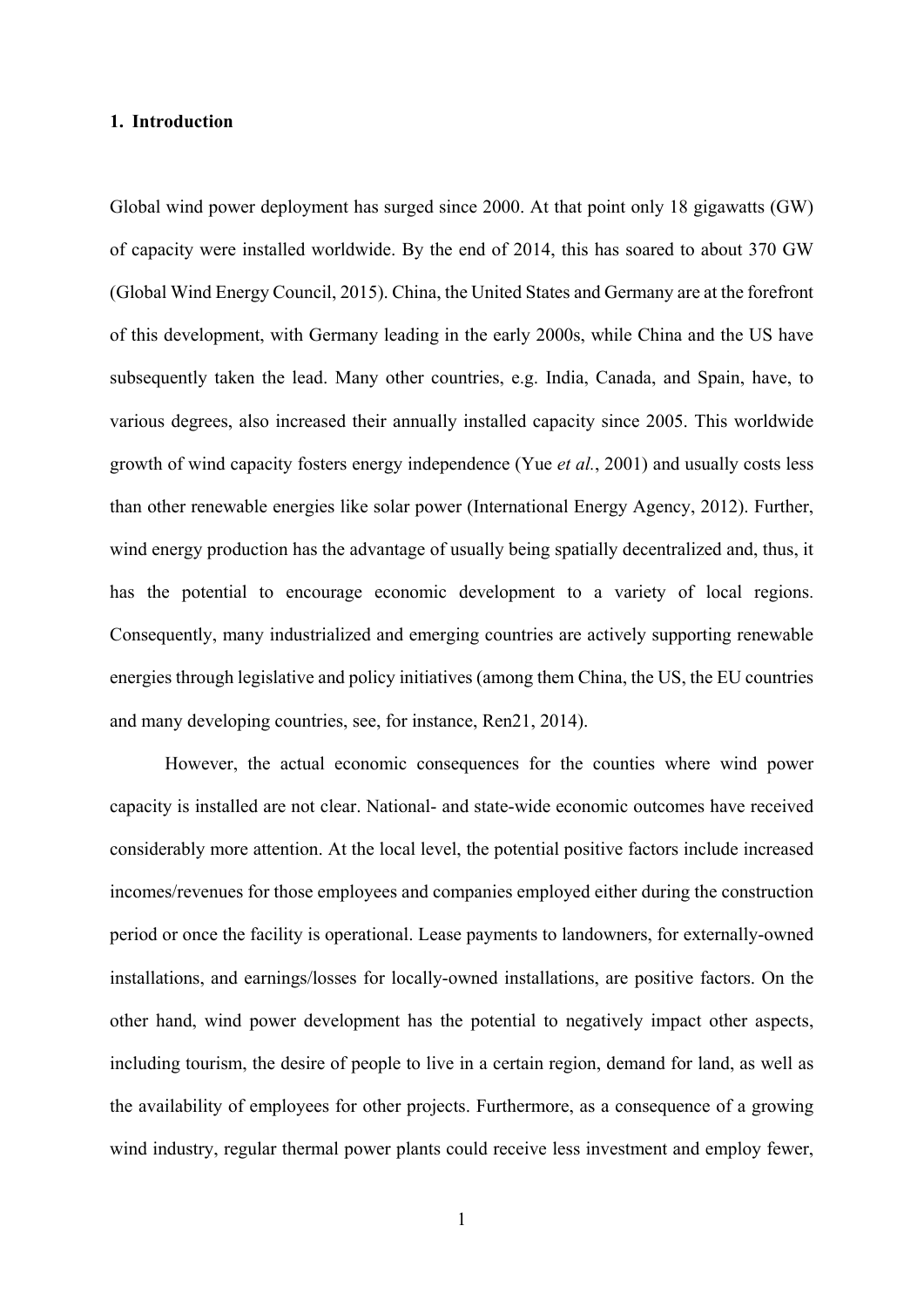thus being crowded out. Whether or not wind farms are implemented depends largely on the inherent perception that both local authorities and the population have of the local economic impacts (Mulvaney *et al.*, 2013; Toke, 2005).<sup>1</sup> In addition, several factors might affect the economic consequences of the establishment of wind power plants, such as a region's economic prosperity and its degree of urbanization and industrialization. For instance, one could argue that the greater its capability of participating in the construction site and maintenance work, the more a region benefits from wind power installations.

Not surprisingly do the estimates of the local economic effects of wind power instalments vary a lot. Brown *et al.* (2012) conduct an empirical analysis of local economic effects in wind-rich regions in the US. In their quasi-cross-sectional approach, they find that per capita labor income at the county-level is increased by 11,500 USD/MW. Other studies scrutinize the local economic effects using ex-ante model analyses like Input-Output and computable general equilibrium (CGE) models. For instance, Slatterya *et al.* (2011) conclude that the gains for the respective counties lie at 2,600 USD/MW in Texas. Focusing on a region in Oklahoma, Greene and Geisken (2013) find an increase in local gains by 9,730 USD/MW. Bristow *et al.* (2012) conclude that in Wales, the economic incentives from the installations are rather marginal, so that Welsh counties have little interest in proceeding with wind power projects. Furthermore, potential investors often pay "community benefits" in order to gain local acceptance. Similarly, Munday *et al*. (2011) find only small economic benefits for the involved counties in Wales. Furthermore, they state that such community benefits also exist in other parts of the UK. In their analysis, Allan *et al*. (2011) furthermore find that forms of community benefits outweigh the importance of local sourcing. Schröder (2010) dissects the economic impacts of hypothetical wind turbine deployment in Hannover, Germany. He concludes that

1

<sup>&</sup>lt;sup>1</sup> Hitaj (2013) finds that federal production tax credit, state-level sales tax credit and production incentives, together with access to the electricity transmission grid play important roles in promoting wind power development in the United States.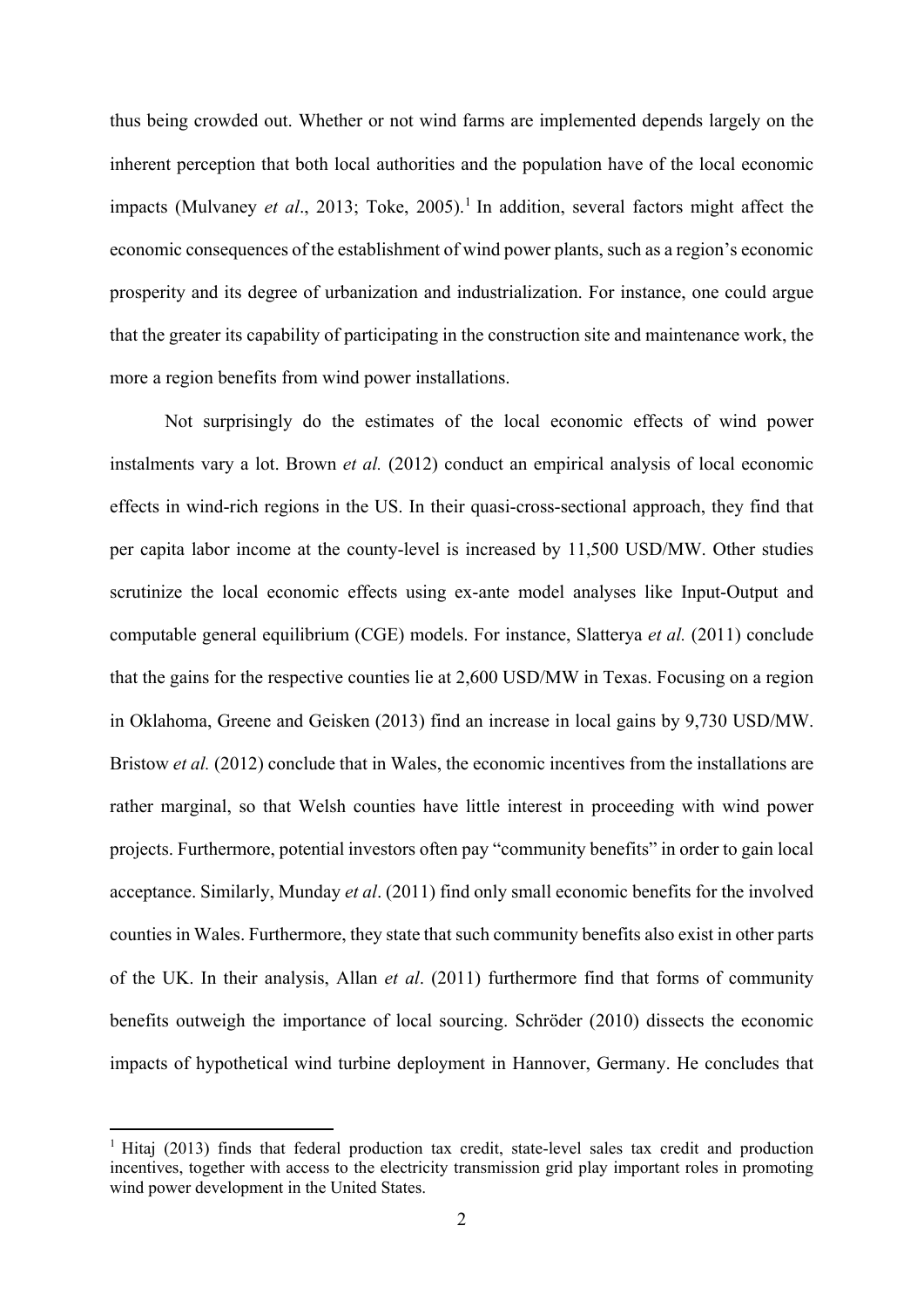"the construction and the operation of wind power systems in the region Hannover do not have any significant meaning for the region's economy" (p.75).

In this study the effect of wind power capacity on the economic development at the local level is operationalized by using information at the county level ("*Landkreise*" and "*Kreisfreie Städte*") in Germany. Gross Domestic Product (GDP) per capita is used as the dependent variable, an often-utilized indicator of general economic welfare (Barro, 1991). The channels through which communities can benefit or lose from wind projects are likely to be captured through this measure. If investments, spending or revenues are affected in any areas of the local economy, this will be reflected in an increase or decrease of GDP *per capita*. Using German data for the purpose of the analysis has several advantages. Germany has been a forerunner when it comes to governmental support of renewable energies through the use of feed-in tariffs (Butler and Neuhoff, 2008). In addition to national support schemes, local legislation plays an important role for the installation of wind turbines. In Germany, regional decision bodies designate appropriate areas through zoning (land development plans: "*Flächennutzungspläne*") and conduct the approval processes (Schröder, 2010). Over the 2002-09 sample period, IWES (2012) numbers show that the installed wind capacity increased from 11,860 to more than 25,000 Megawatts. In 2013, it represented about 7.9% of the gross electricity production, making it the leading renewable electricity source, ahead of biomass (6.8%), photovoltaic (4.5%), hydro power (3.4%) and residual waste (0.8%) (Statista, 2014). Furthermore, according to the "Energy concept" and the German *Energiewende*, at least 80% of gross electricity consumption should be met by renewable sources by 2050 (BMU, 2011). Thus, wind energy deployment is of major importance for the German electricity market and its economy.

This study contributes to the literature by assessing the *local* economic impacts of wind power deployment using panel-type of data. Except Brown *et al*. (2012), who use a quasi-crosssectional approach, most existing studies analyze single wind power deployment projects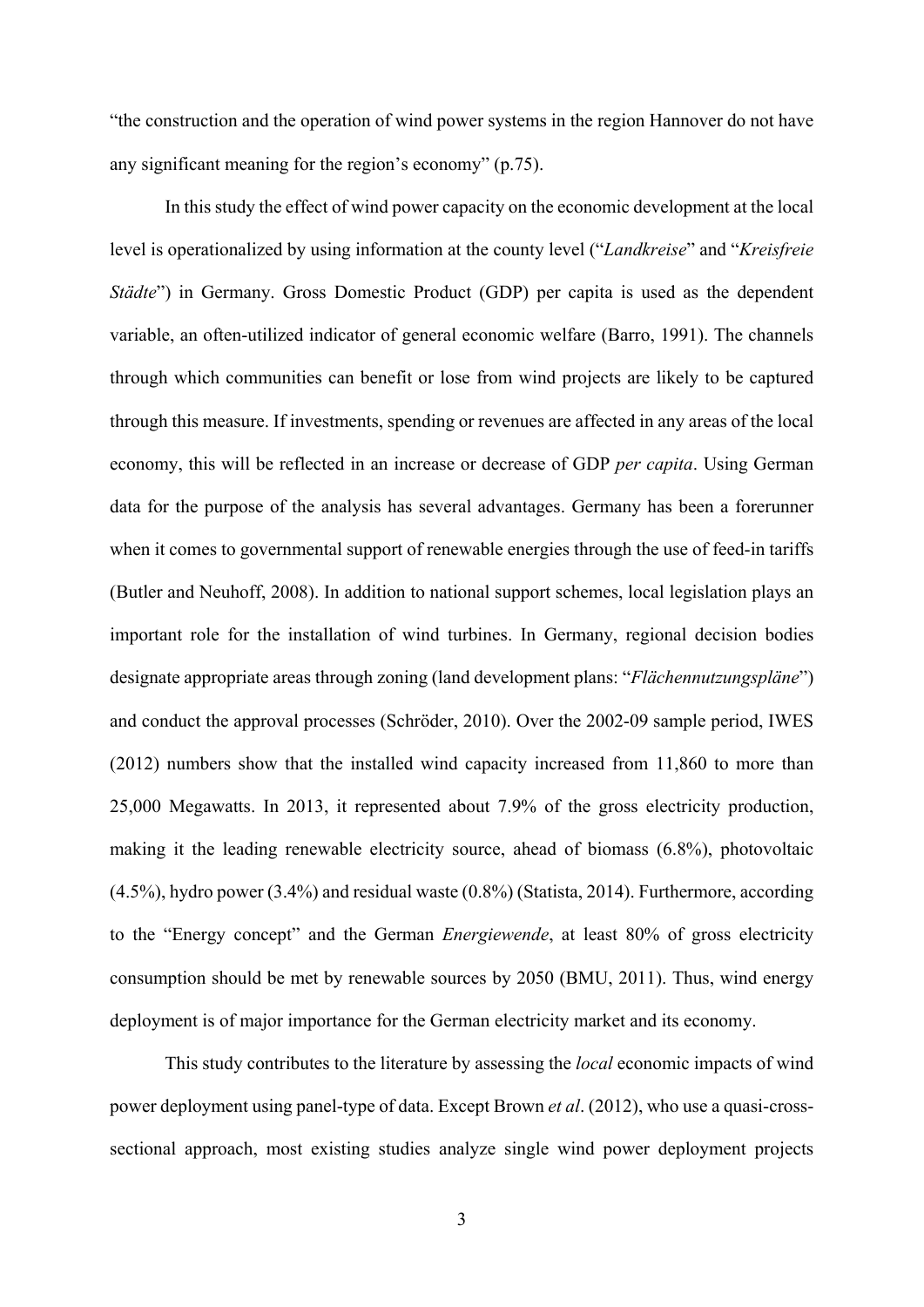instead of conducting analyzes on average outcomes. Through the use of panel data, the potential endogeneity and selection issues – if the installation of wind power is affected by effects of unobserved, individual factors in the counties  $-$  can be addressed.<sup>2</sup> This approach allows for feedback processes between GDP per capita growth and the installation of wind power. To the authors' best knowledge, this is also the first empirical analysis of the local economic effects of wind power deployment for Germany.

 The initial pooled OLS results show that installed wind power capacity has a statistically significant positive impact on GDP per capita. This positive effect disappears once unobserved background characteristics are controlled for by using panel data estimation methods. These panel methods can be seen as ways to control for unobserved selection effects on unobservables. Such selection could occur if turbines are installed in counties depending on the quality of the infrastructure, the political environment, the efficiency and structure of its administration, and cultural differences. Several robustness checks, including panel IV estimation techniques, a dynamic specification, and testing for cross-sectional dependency (neighbourhood effects), support the lack of a statistical significant effect of wind power installations.

The remainder of the paper is structured as follows. Section 2 includes a short conceptual framework for the empirical analysis. Section 3 describes the data used and the econometric approach. Section 4 presents the results from the estimation. Finally, in Section 5 some concluding remarks are made.

<u>.</u>

 $2$  It could be argued, as for instance Brown et al. (2012) do, that empirical assessment have the advantage over model-based simulations that they yield ex-post actual outcome-based insights, rather than ex-ante model simulations. These latter approaches include for instance econometric input-output (see for instance Rey 2000) and the CGE approach (see for instance Turner et al. 2012). Note however that these last estimation approaches scrutinize only particular, individual outcomes, whereas empirical ex-post analyses can do so for average, nation-wide outcomes.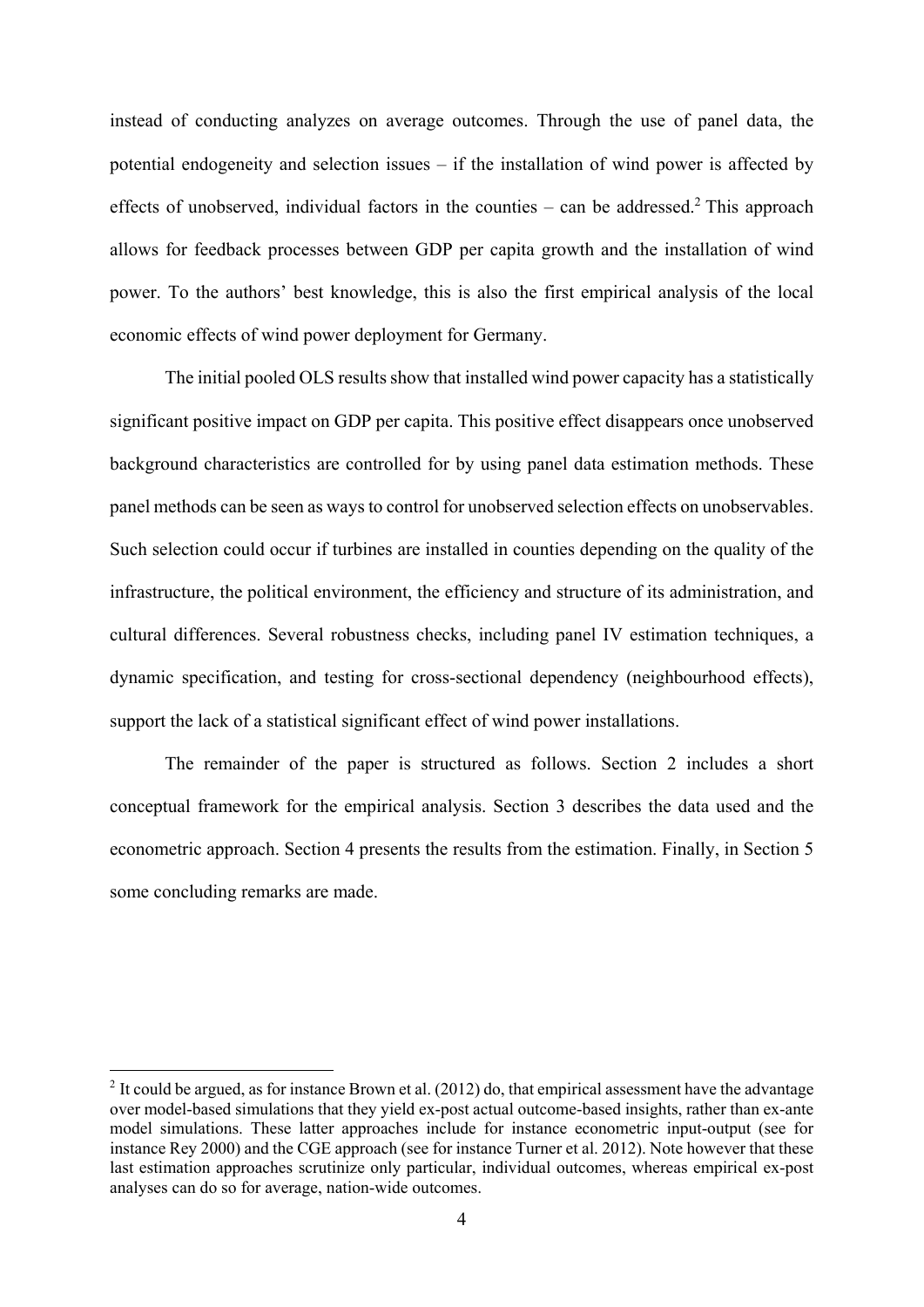### **2. Conceptual Framework**

A simplifying, yet not too unrealistic, assumption is that the counties are the actual land owners, as these local authorities do indeed shape the industry composition and land usage to a large extent through zoning decisions and policies. The utility function of a county is

$$
u(y, R, e \cdot W) \tag{1}
$$

where *y* denotes the income, which is equal to the expenditures, *R* the zones used for recreation (or non-income generating activities), and *W* the zones assigned to wind parks. It is furthermore assumed that the county prefers more of each of *y*, *R*, and *W*, i.e.  $u_y > 0$ ,  $u_R > 0$ , and  $u_w > 0$ .<sup>3</sup> The separate inclusion of  $W$  in the utility function is meant to capture that factors associated with wind power other than just local economic outcomes might also affect the zoning decisions. Such factors can exist for a multitude of reasons; a reduction in greenhouse gas emissions and therefore less carbon-intensive electricity production, less dependency on fossil fuel imports, an active industry policy opting for wind power that can lead to a comparative advantage for German industries, and potentially enabling increased exports and therefore long-term employment effects.<sup>4</sup> The *e* is a shift parameter such that a larger *e* induces more weight of *W* in the utility function.

The county faces the following two constraints

1

$$
y = r \cdot W + v \cdot O + V \tag{2a}
$$

$$
T = R + W + O \tag{2b}
$$

where *r* is rent for wind usage, *W* denotes the area used for wind power production, *v* is the rent from income-generating activities (other than wind usage), *O* areas used for other income

<sup>&</sup>lt;sup>3</sup> In addition, diminishing marginal utilities are assumed, i.e.  $e$ .  $u_{yy}$  < 0,  $u_{RR}$  < 0, and  $u_{ww}$  < 0.

<sup>&</sup>lt;sup>4</sup> These latter effects are admittedly most relevant at a national level, and only to a smaller degree at the local level. But due to the political processes, they are also likely to play a role at the local level.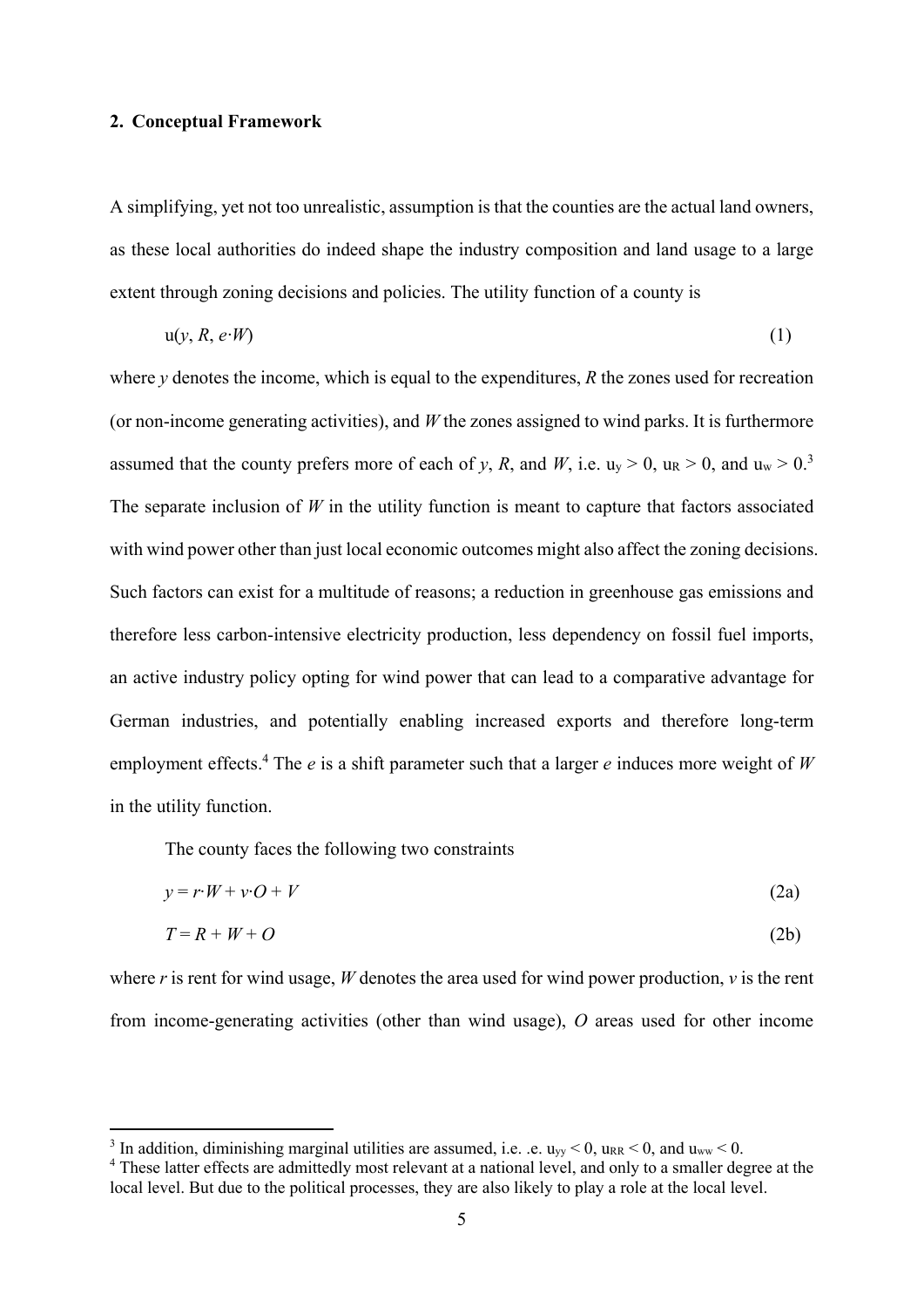generating activities, *V* transfers to the county unrelated to the use of the area, and *T* the total amount of land available. Now the budget constraint can be re-written as

$$
y = (r-v)\cdot W + v\cdot (T-R) + V\tag{3}
$$

This static model can be formulated as a Lagrange function<sup>5</sup>

$$
L = u(y, R, e^t W) - \lambda (y - (r - v) W - v (T - R) - V)
$$
\n
$$
(4)
$$

The first order conditions (FOC) are

$$
dL/dy = u_y - \lambda = 0 \tag{5a}
$$

$$
dL/dR = u_R - \lambda \cdot \nu = 0 \tag{5b}
$$

$$
dL/dW = e \cdot u_w + \lambda \cdot (r - v) = 0 \tag{5c}
$$

Holding equations (5a) and (5c) together results in the following expression<sup>6</sup>

$$
e u_w / u_y = v - r \tag{6}
$$

Eq. (6) shows that the loss of utility because a county wants wind power instead of income, i.e. the cost of valuing other factors than just local economic outcomes associated with wind parks, should equal the difference in income from  $O$  and  $W$ . This states that the disutility of forgone income from *O* should equal the utility from the other factors associated with wind power. Furthermore, this eq. equation shows that if the shift parameter *e* increases, i.e. that wind power becomes more important in the utility function, this has the same effect as an increase in the difference in the rental prices of the two income-generating alternatives of land usage. Given that  $u_w > 0$  and  $u_{ww} < 0$ , one would then see increased W. Therefore, factors other than just local

1

<sup>&</sup>lt;sup>5</sup> It is also worth pointing out that if politicians do not value any other factors of wind power, i.e. if zoning decisions were driven only by local pecuniary considerations, this could be modelled as u(*y*, *W*+*O*). Then one would only observe  $R + W$ , or  $R + O$ , and not  $R + W + O$ . This is not what is likely to be found; several municipalities have both *W* and *O* (in addition to *R*). Thus, this indicates that the utility function should be written as  $u(v, R, e<sup>·</sup>W)$ .

 $6$  The equations (5a) and (5b) can be rewritten as

 $v = u_R / u_v$ 

which states that in equilibrium, the marginal rate of substitution between *R* and *y* equals the opportunity costs of using the land only for recreation. Said differently, the disutility of giving up one unit of recreation area *R* is equal to the utility-gain of higher expenditures times the opportunity costs per unit *v*.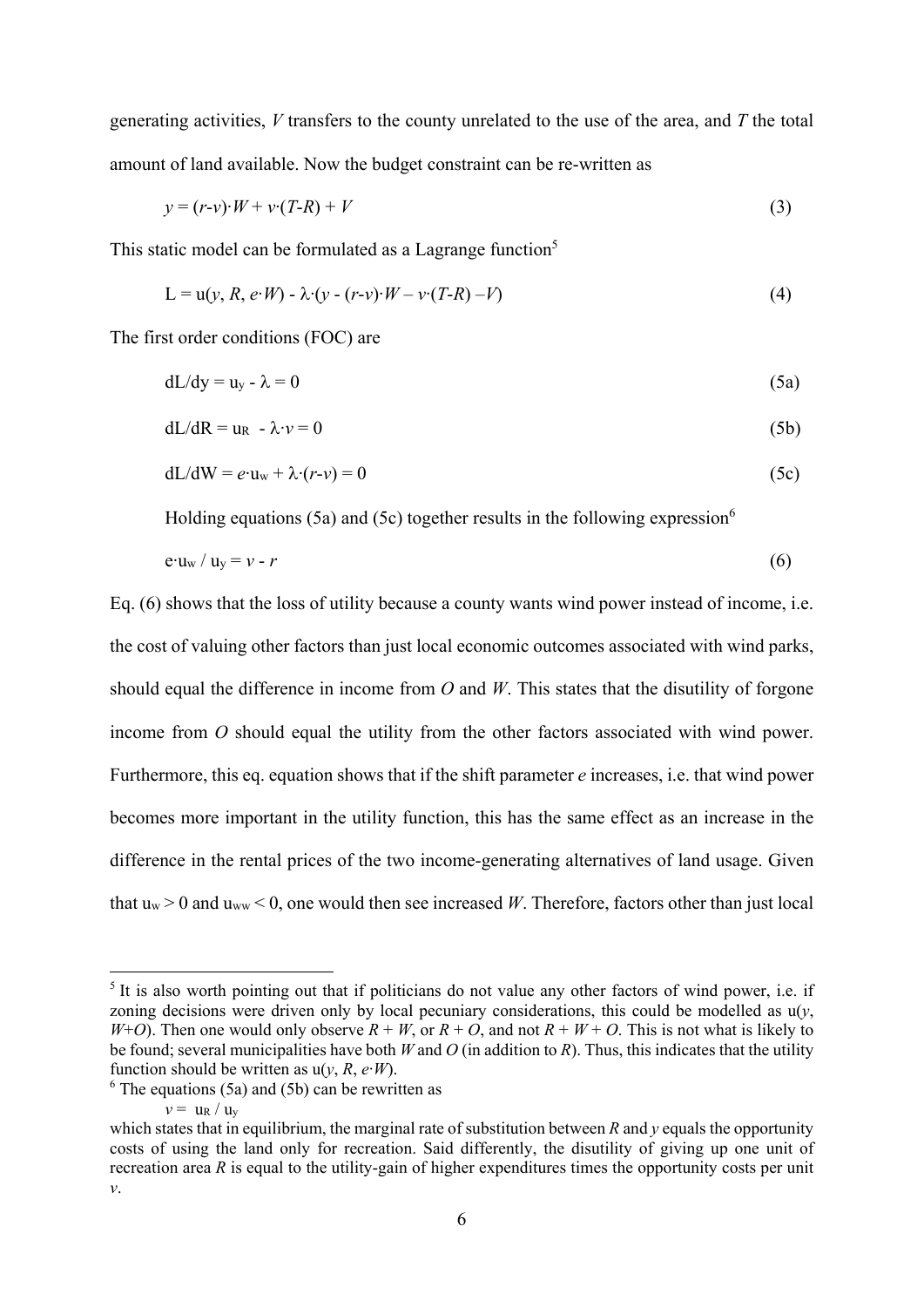economic considerations affect zoning decisions; even in case of constant pecuniary transfers *r* for a wind project. Furthermore, increased demand for wind park areas, perhaps triggered by increased subsidies/transfers to wind park owners, would drive up the rental price of land, *r*. For the equality in eq. (6) to hold, this would mean a decrease in  $u_w$ . This, along with  $u_{ww}$  < 0 again, would yield an increase in *W*.

Thus, the framework shows that both pure local financial considerations and other factors can be drivers of wind power development at the regional level. Naturally, the relative weight on financial and other factors is likely to be very different across regions (countries, counties) due to unique political landscapes and constituencies. Previous research on US counties, for example, finds that the economic factors could very well play an important role in the development of wind power projects, as they do materialize (Brown et al., 2012). In case of the UK, however, this does not appear to be the whole story. Community benefits are often additionally paid to the involved communities in the form of increased pecuniary transfers, *r* (Munday *et al.*, 2011). For Germany, the substantial increase in land allocated to wind power could be driven by such local financial incentives or, possibly, other factors linked to wind power.

#### **3. Data Description and Econometric Strategy**

#### *3.1 Data*

The panel data set is based on annual data for the 2002 to 2009 period for German counties. 2002 was selected as the starting point for several reasons: First, the German feed-in-tariff underwent a major reform in 2001 (e.g. Butler and Neuhoff, 2008), such that the potential impacts of wind power installations may have been significantly affected, as they are possibly dependent on the order of magnitude and regulations of the feed-in tariff. Furthermore, due to the large technological changes since then, wind turbines from before 2002 are officially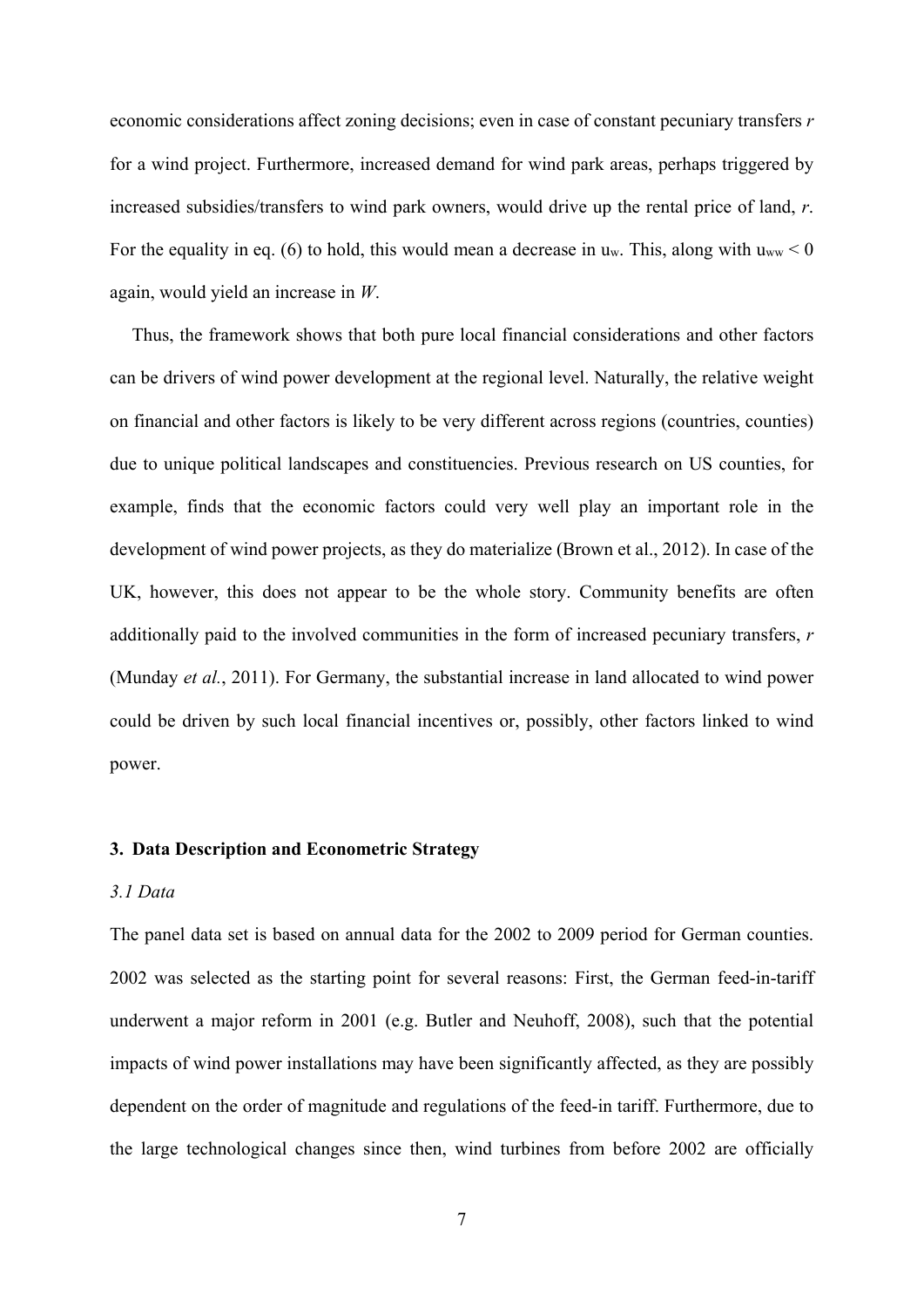considered to be technologically outdated and are available for special repowering feed-in tariffs (German Bundestag, 2011). The analysis goes until 2009 as it is the most recent year for which (almost) all data was available. In 2010, county-assignments in several German states were changed, and it became impossible to obtain the data for the old county definitions.

 There are currently 402 counties (counting both *Landkreise* and *kreisfreie Städte*) in Germany (*Bundesinstitut für Bau-, Stadt- und Raumforschung* BBSR, 2013a). Some changes took place during the period under study. The State of Sachsen changed its county-assignment in 2008 (*Sächsisches Staatsministerium für Umwelt und Landwirtschaft* SMUL, 2008). As all the newer counties in Sachsen are exclusively combinations of "whole" old counties, the respective values for the new counties can be calculated by taking the (arithmetic) means or sums of the relevant variables for the old counties by weighing the influence of these old counties according to their population size. As no unemployment rates were available for 2008, the average of the unemployment rates of 2007 and 2009 of the respective new counties is taken. Sachsen-Anhalt changed its counties in 2007 (Statistisches Landesamt Sachsen-Anhalt, 2008). For neither the old, nor the new counties, is all the necessary data available for the present analysis. Thus all Sachsen-Anhalt counties are omitted from the analysis. Hannover, Aachen and Saarbrücken are left out of the analysis since they have a specific status (*Regionalverband besonderer Art*). The main argument for exclusion is that the various databases from which the data is collected switch between different assignments of these counties/regions. Observations for Berlin, Hamburg, and Bremen (the latter one consisting of two counties) are also dropped. These are counties and states at the same time and, thus, their legal status and administrative structure are vastly different from all other counties. Given these modifications, the analysis comprises of observations for 393 counties from 12 different states. Therefore, there is a total of 3144 observations in the balanced panel dataset used for the empirical analyses.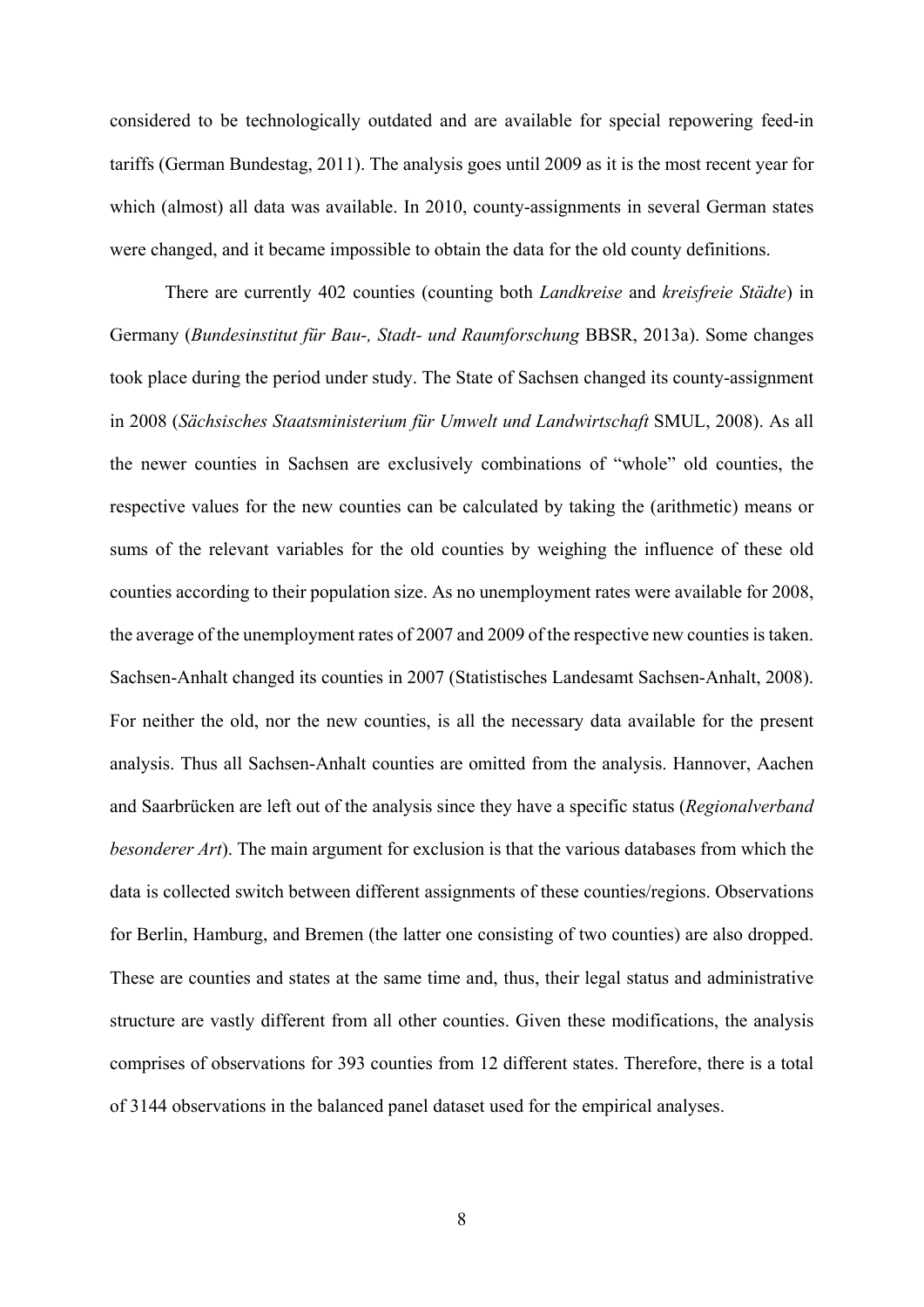Most of the economic and socio-demographic data are collected from the "Regionaldatenbank Deutschland" (2013) database. The dependent variable is the GDP *per capita* in a county [in Euros], as this is a general measure of the level of economic development in a county, i.e. the level of total economic output relative the size of the population. It should capture the channels (investments/income and revenue) through which the installation of wind power capacity potentially influences a county's economic development.<sup>7</sup>

The installed amount of wind capacity is one explanatory variable and the one whose coefficient is the focus of this analysis. The information on the installed wind power capacity is obtained from the Ingenieurwerkstatt Energietechnik IWET (IWET, 2013). As data exists at the postal code level, these postal codes are mapped to the German counties.<sup>8</sup> As this data contains the pre-2008 county-borders, the values for the counties in Sachsen were updated. In the next step, the data is aggregated by year and county. As Figure 1 shows, the wind turbines are not distributed equally across the country, but are concentrated in northern Germany. In particular, the coast in the north-west has a high density of windmills. Of the 30.8 gigawatts (GW) of wind power installed at the beginning of 2013, more than half (16.9 GW) was constructed between 2002 and 2009 (IWET, 2013).

#### [Figure 1 "Installed onshore wind capacity in Germany" about here]

<u>.</u>

Various socio-demographic, economic (and legal) factors may play a role in determining economic development. In addition to population size in a region, the demographic composition of the population, measured by the share of the elderly, is controlled for. Moreover,

<sup>&</sup>lt;sup>7</sup> Other measures of economic well-being, for instance wages, may be used. Wages would of course induce selection problems due to unemployment, and ignore capital income. GDP per capita, on the other hand, is a well-known and standard measure of economic development in spite of obvious shortcomings.

<sup>8</sup> See, for instance, *Database-Marketing: Postleitzahlen zum Download*, http://www.manfrinit.com/postleitzahlen/plz.html.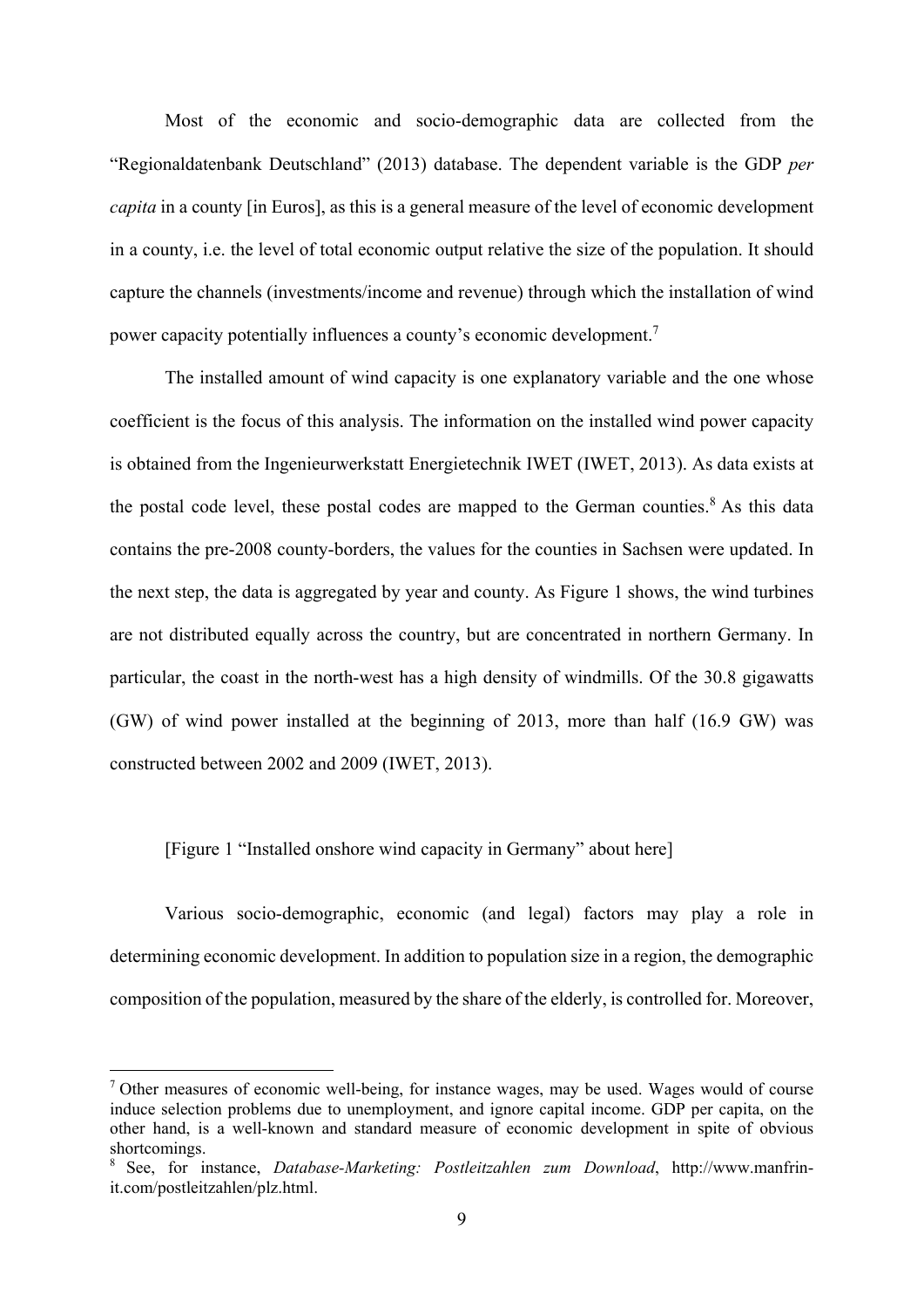the share of foreigners can have an impact (Rupasingha *et al.*, 2002). A population's human capital also plays a role, as reflected in the share of the population with certain levels of education (Deller *et al*., 2001). This is captured by including three dummies based on the shares of the population with various educational attainments.<sup>9</sup> The industry structure of the economy, as expressed by the share of the workforce working in the agricultural and in the manufacturing sector, and the respective share of males and females who are employed full time matters are also controlled for. As the counties' current job-situation may also influence regional economic growth, unemployment rates are included as control variable. Furthermore, the degree of urbanization and, thus, the composition of the economy possibly lead to different economic growth rates (Bertinelli and Black, 2004). This point is operationalized by including four county category-dummies based on the definitions reported in Figure A1 in the appendix. This figure shows the structure of the German counties in 2010 (no categorization prior to this was available).<sup>10</sup> From the figure it is notable that the share of urban counties is higher in the Western part of Germany than in the East.

#### [Table 1 "Descriptive statistics" about here]

Table 1 shows the summary statistics for the variables over the 2002-2009 period. Note that the installed wind capacity is the accumulatively<sup>11</sup> installed wind capacity, since 2002, per county. The table reveals that for both installed wind capacity and the wind potential, the standard deviation is very high compared to the respective mean values. This mirrors what is shown in Figure 1, namely that the installed wind capacity is distributed unequally across

1

<sup>&</sup>lt;sup>9</sup> For about 13% of the population, no information concerning their educational attainment was available. This group is assumed to come proportionally from the three included education groups.<br><sup>10</sup> The county categories are included as time-independent dummies.

 $11$  Thus, this is the sum of all installed wind power capacity since 2002. The later-on introduced stateor county dummies may capture the pre-2002 installed wind capacity.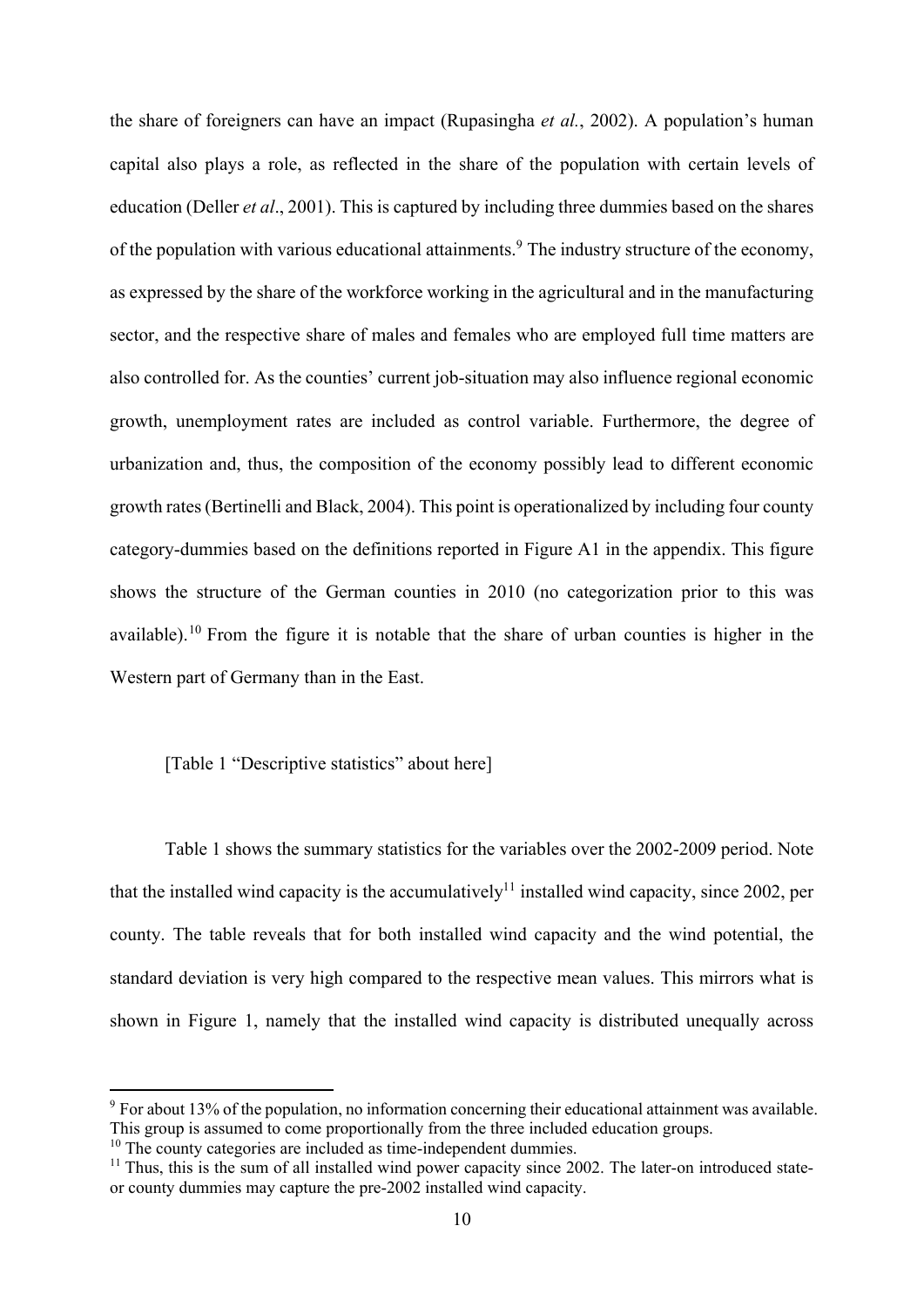Germany, and the same is true for the wind instrument, which is discussed in the next section. The standard deviation of the GDP per capita is about 40% of its mean value, indicating that a certain degree of equality, with some variation between the German counties, exists.

In addition the relative growth in GDP per capita from 2002 to 2009 is investigated, splitting the sample based on whether the counties (i) already had wind power instalments before 2002; (ii) counties that got wind power instalments for the first time during the sample period; and (iii) those counties that neither had any wind power instalments in the beginning of nor at the end of the sample period (the share of counties in the respective groups are; 65.4%, 7.6%, and 27.0%).12 GDP growth is largest in the first group, while the smallest growth is found in the last group.<sup>13</sup> It is an open question, though, whether the differences are caused by wind power instalments, or whether the differences are driven by confounding factors.

#### *3.2 Econometric Specification*

1

To identify the effect of the wind power deployment on the economic development in a county the following model is estimated

$$
\ln GDPcap_{it} = \beta_0 + \beta_1 InstWind_{it} + SocioEcControl_{it} \cdot \eta + EconUrban_{it} \cdot \delta + \tau_t + v_{it} \tag{7}
$$

where the subscripts *i* denotes county, and *t* denotes year. ln *GDPcap* is the log-transformed GDP per capita, *InstWind* is the installed wind capacity. The *SocioEcControl* is a vector containing socio-economic- and demographic variables; population size, elderly share, foreigner share, and little and some education share.14 The *EconUrban* is a vector with variables

 $12$  Detailed numbers for the three sub-groups of counties are available from the authors on request.

 $13$  The difference in the mean value of economic growth is statistically significant comparing the first and last groups, while the two other differences are not.

 $14$  The share of the population with a high education share serves as baseline.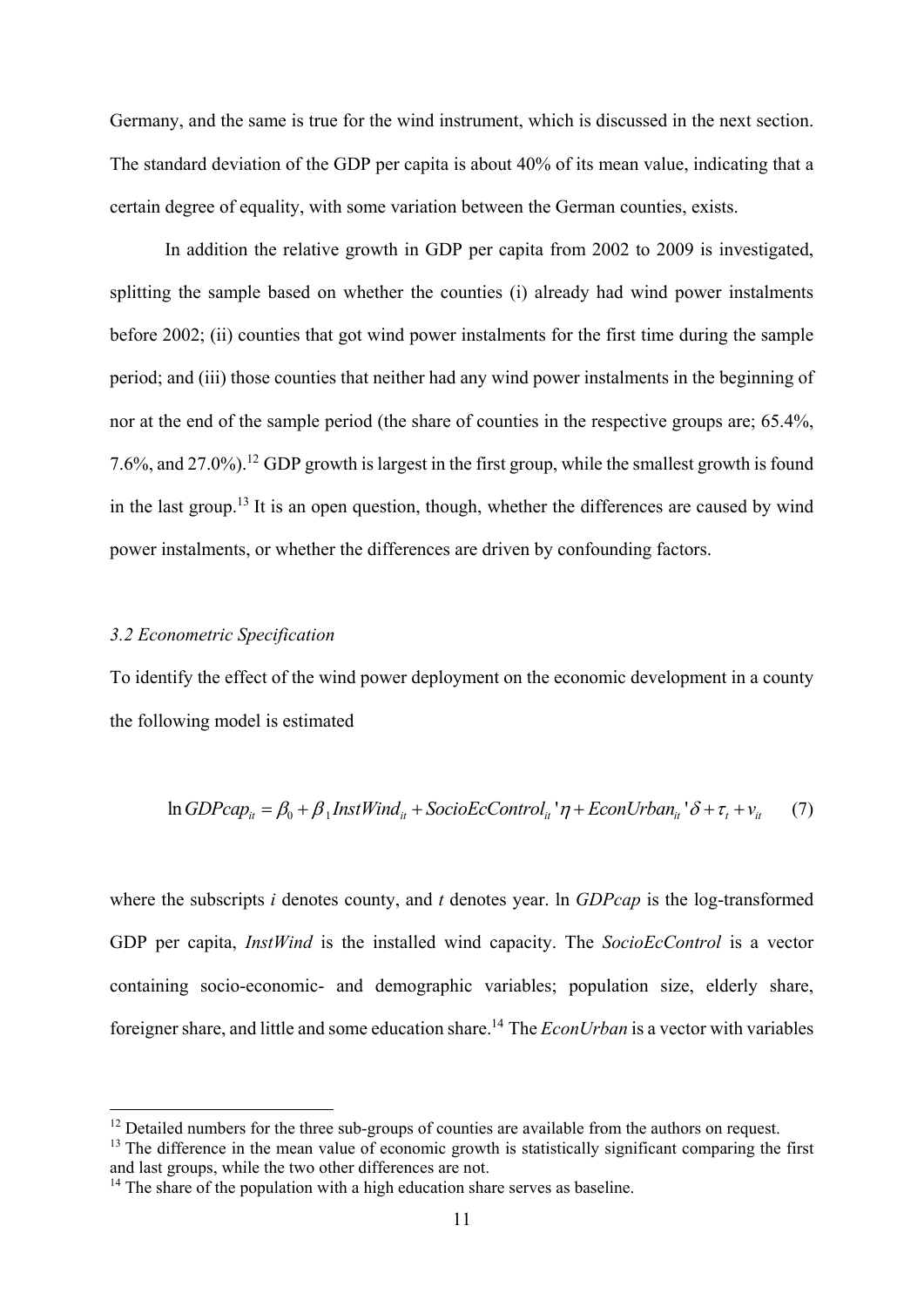describing the industry structure and the labour market, as well as the urbanization; agricultural employment share, manufacturing share, unemployment rate and the share of the male (female) labour force working full time. Time dummies  $\tau_t$  are also included to control for macro shocks' effects. The residual *vit* might include unobservable county specific components, such as political differences, preferences, regulations that all may vary between the counties.<sup>15</sup>

The regressor of greatest interest to this study is the *InstWind*. Given the functional form of the dependent variable and the *InstWind* variable, the coefficient in front of the latter variable,  $\beta_1$ , reflects how large the percentage change in GDP per capita is when the *InstWind* capacity is increased by one unit [here: gigawatt].

As a number of laws and regulations concerning wind power and environmental policies are passed at the state level in Germany, economic growth across German states may differ. Thus, to allow for potential state specific effects, 11 state dummies are included.

The model described by equation (7) is first estimated with a pooled OLS estimator. This assumes that each observation is independent from the others. Yet, wind power capacity investments may partly be motivated by regional development policies. The question of whether or not wind farms are implemented highly depends on the perception that both local authorities and the population have of the local economic impacts (Mulvaney *et al*., 2013; Toke, 2005). In the existing dataset, there is no consistent information available for this.16 If it does play a role, though, the pooled OLS estimates will be biased. To account for these unobserved

1

<sup>&</sup>lt;sup>15</sup> Some of these components might be observable, for instance political preferences and regulations. However, for this study we do not have such information, and these effects will therefore be picked up by the county specific effects in the error term.

<sup>16</sup> In their analysis of wind farm development projects on the Shetland Islands, Allan *et al*. (2011) find that the ownership structures have great influences on local economic impacts. For Germany, reliable numbers about the share of wind projects where local residents are at least partial owners are highly uncertain (see for instance the discussion in Szarka and Blühdorn, 2006). Numbers limited to cooperatives show that these have only had economic significance since 2009, as less than 20 of these existed in the whole of Germany before 2009 (German Wind Energy Association, 2012). Deutsche WindGuard (2015), on the other hand, argues that local ownership played a major role already before 2009.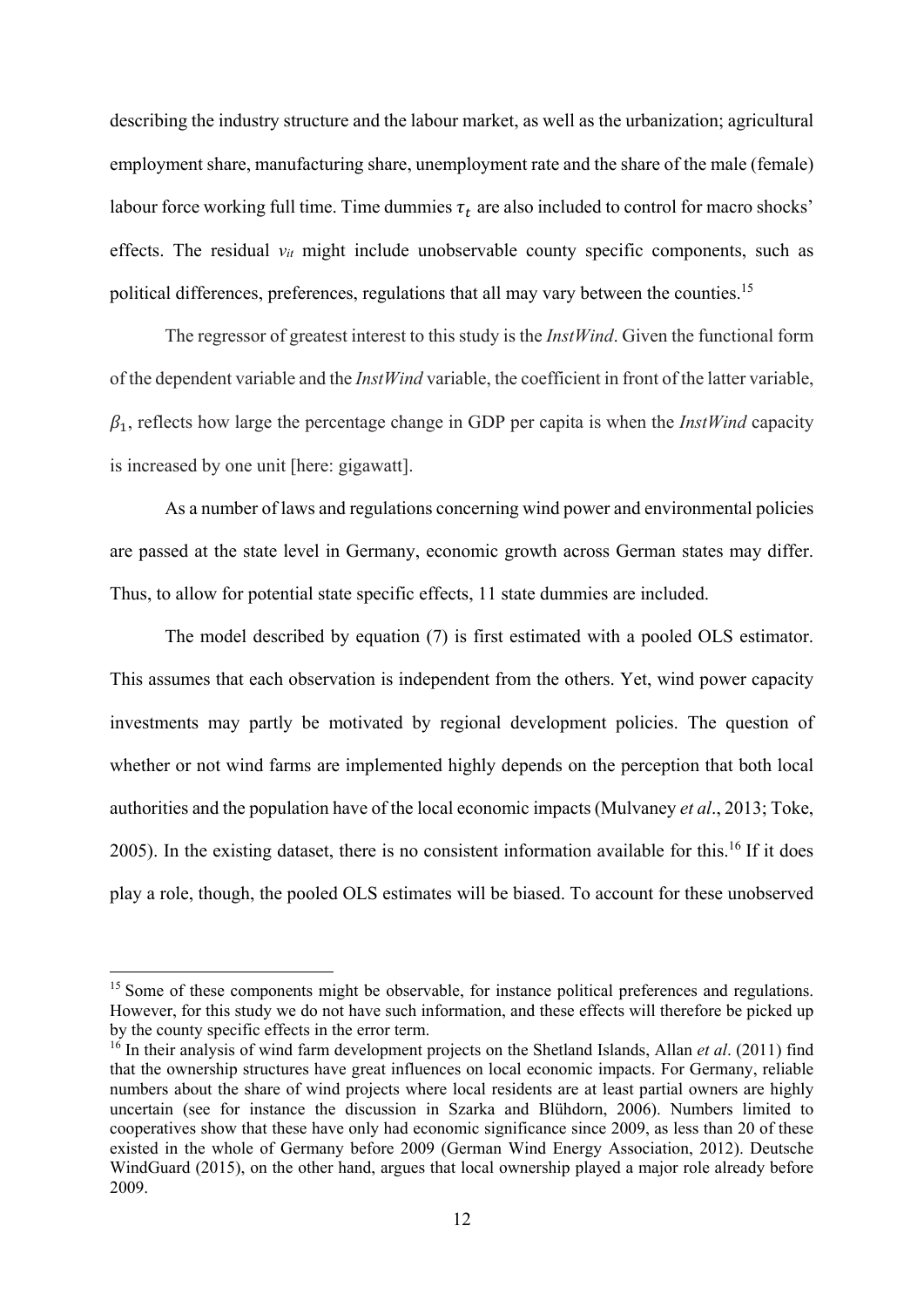county-specific factors and potential dependency over time for each county, the residual  $v_{it}$  is decomposed into a county-specific term,  $f_i$ , and an idiosyncratic error term,  $u_{it}$ . The resulting equation is estimated with both a random effects and a fixed effects estimator. The former assumes that the explanatory variables are independent of the unobserved county specific effects. The fixed effects model also drops this assumption, but is generally less efficient than the random effects model. Hence, after running the pooled OLS, random effects and fixed effects regressions, a Hausman specification test is conducted. It validates whether the explanatory variables are indeed independent of the unobserved county specific effects. If so, the random effects models' estimates are to be preferred over the fixed effects' ones.

#### *Instrumental variable*

<u>.</u>

In case of a feedback process of the economic growth onto the installation of wind power capacity, the estimation results will be biased. This endogeneity bias can be dealt with by using an instrumental variable approach. A county's wind potential is a possible instrument for the installed wind capacity. The critical assumption for the chosen instrumental variable, potential wind capacity, is that it should only affect the indicator of economic welfare through changes in installed wind capacity, without a direct effect. It seems unlikely that the weather condition or wind should have a direct effect on the GDP per capita.17 Thus the exclusion restriction seems to be fulfilled. The discussion is supplemented with an endogeneity test; the difference of two Sargan-Hansen tests is taken, where one treats the regressor as endogenous and one treats them as exogenous. A significant difference indicates exogeneity of the instrument. The Kleibergen-Paap test, a robust variant of the Stock and Yogo (2005), is used to check the validity of the instruments (see Baum *et al.*, 2007). This is complimented by a simple *F*-test of

<sup>&</sup>lt;sup>17</sup> Wind conditions might have affected a country's industry composition for historical reasons; in the regressions there are controls for industry composition and urbanisation.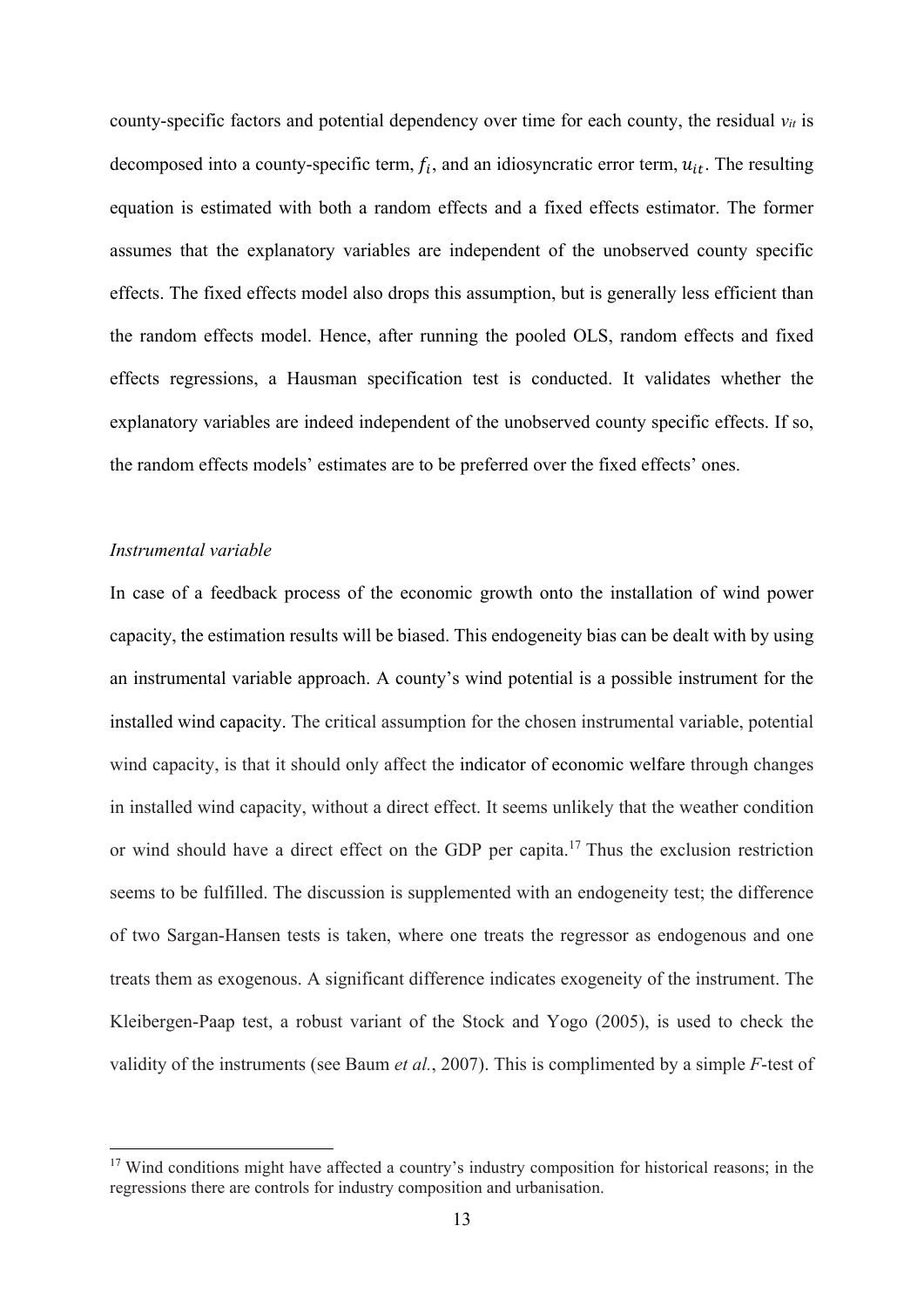the instruments in the first stage regression in two stage least squares (2SLS), see Staiger and Stock (1997).

The wind potential is based on a county's particular natural attributes, including its wind strength, unevenness of ground, elevation and geographic location.<sup>18</sup> For every square kilometre, the wind generation potential over a five-year period for a specific turbine is measured (source: DWD 2013). Next, the calculated wind potentials are set in relation to the electricity a turbine would generate in "standard" conditions, as described in the German feedin tariff (German Bundestag, 2011).<sup>19</sup> Since only areas where the wind return is above 60% of this standard value are eligible for the German feed-in tariff (and are thus interesting for investors), areas are ignored where the expected wind return is below this  $60\%$  threshold.<sup>20</sup> Finally, the wind potential for every square kilometre spot in a county is summed up.<sup>21</sup>

#### [Figure 2 "Wind Energy Potential in Germany" about here]

<u>.</u>

Wind energy potential in mainland Germany is shown in Figure 2. In the black areas, the expected wind return is below the aforementioned 60%-threshold. The white areas are regions where wind power deployment is more likely due to excellent wind conditions (more than 100% of the standard scenario). In line with their actually installed wind capacity, the northern German coastal areas have a high wind potential, while many parts of southern Germany fall below the 60% of the reference value. Examining Figure 1 and Figure 2 together,

 $18$  Note that it is not only the average wind speed at a location, but also the distribution of the wind speeds that matters for whether or not a location is a suitable for wind power deployment (DWD, 2013).

 $19$ <sup>19</sup> The feed-in tariff provides investors with financial incentives to deploy wind power, as they are paid a certain amount of money for all electricity produced, which is dependent on wind strength. This amount depends on the suitability of the area where the wind turbines stand, operationalized through the introduction of a "standard" location, to which the actually produced amount of electricity is compared.  $20 \text{ In the version of the support scheme that applied in the sample period.}$ 

 $21$  In the quite frequent cases where one square kilometre spot reaches into two (or more) counties, it is assigned to the county with which it has the largest overlap.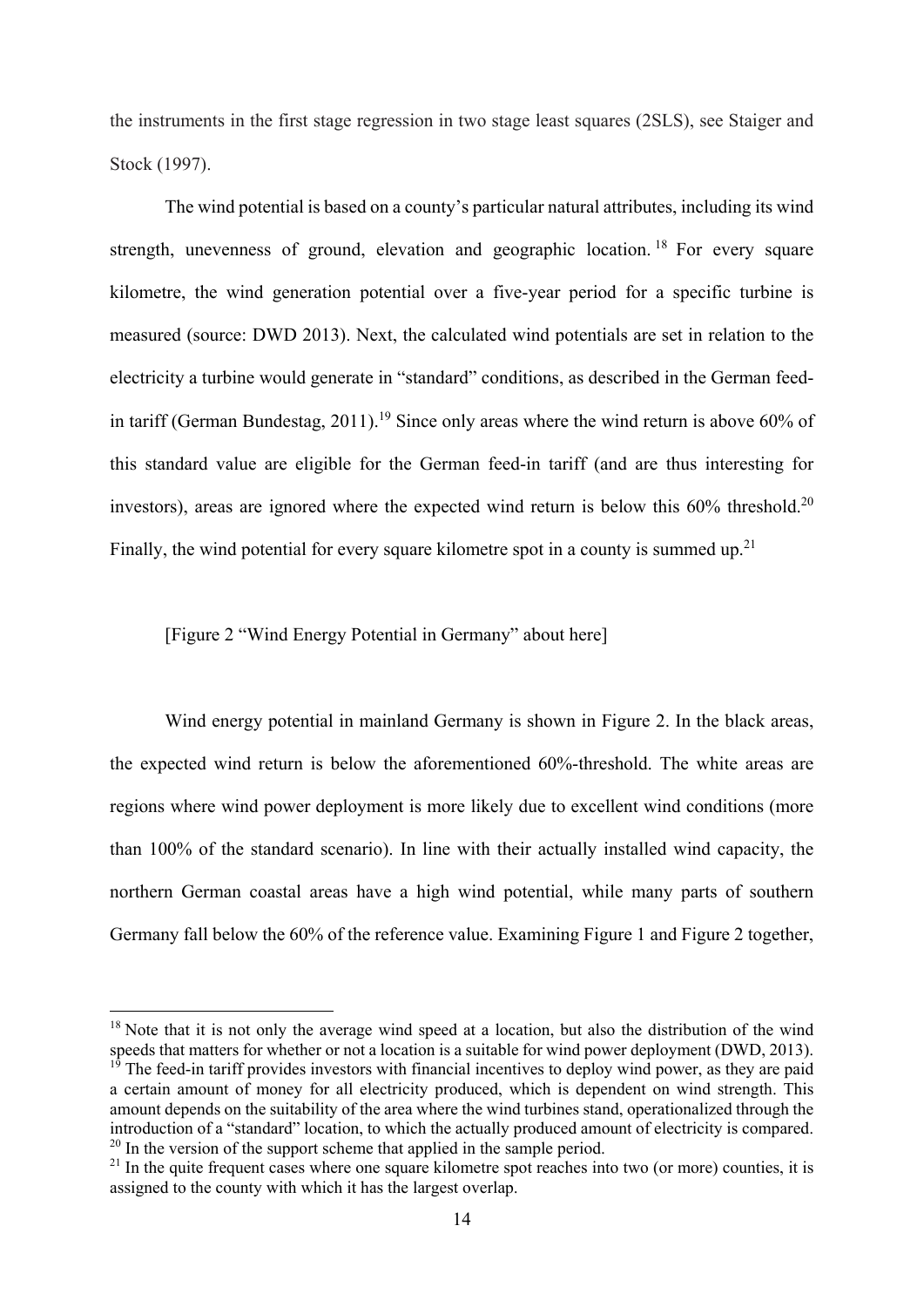it can be seen that, as hypothesized for the construction of the instrumental variable, wind potential and actual wind capacity installations often go together. Furthermore, it is noteworthy that also areas that do not have the highest wind potential can have large amounts of installed wind capacity, e.g. in middle and eastern Germany.

One last modification is done with the potential instrument. For each year in the sample period, the annual share of the total amount of new wind installations over the whole sample period is calculated at the national level giving an annual (but cross-sectionally invariant) share variable. This share might serve as proxy for the general interest or attitude regarding green energy in Germany. This share in itself is unlikely to be correlated with the county specific annual economic development. Finally, the product of the annual installed wind capacity share and the county-specific time-invariant wind potential is taken. Thus, we end up with a timevarying county-specific instrument that is correlated with the annual county specific wind installations, but (most likely) uncorrelated with the annual county-specific GDP per capita measure.

#### **4. Empirical results**

<u>.</u>

The results of the pooled OLS, random effects, and fixed effects are displayed in Table 2.<sup>22</sup>

[Table 2 "Empirical results" about here]

Starting with the pooled OLS results reported in column (1), it can be seen that installed wind power capacity has a statistically significant effect with an increase of 1 GW installed wind power resulting in an increase of 0.389% in GDP per capita.

 $22$  All the reported standard errors are clustered at the county level, making them asymptotically robust to both heteroscedasticity and serial correlation.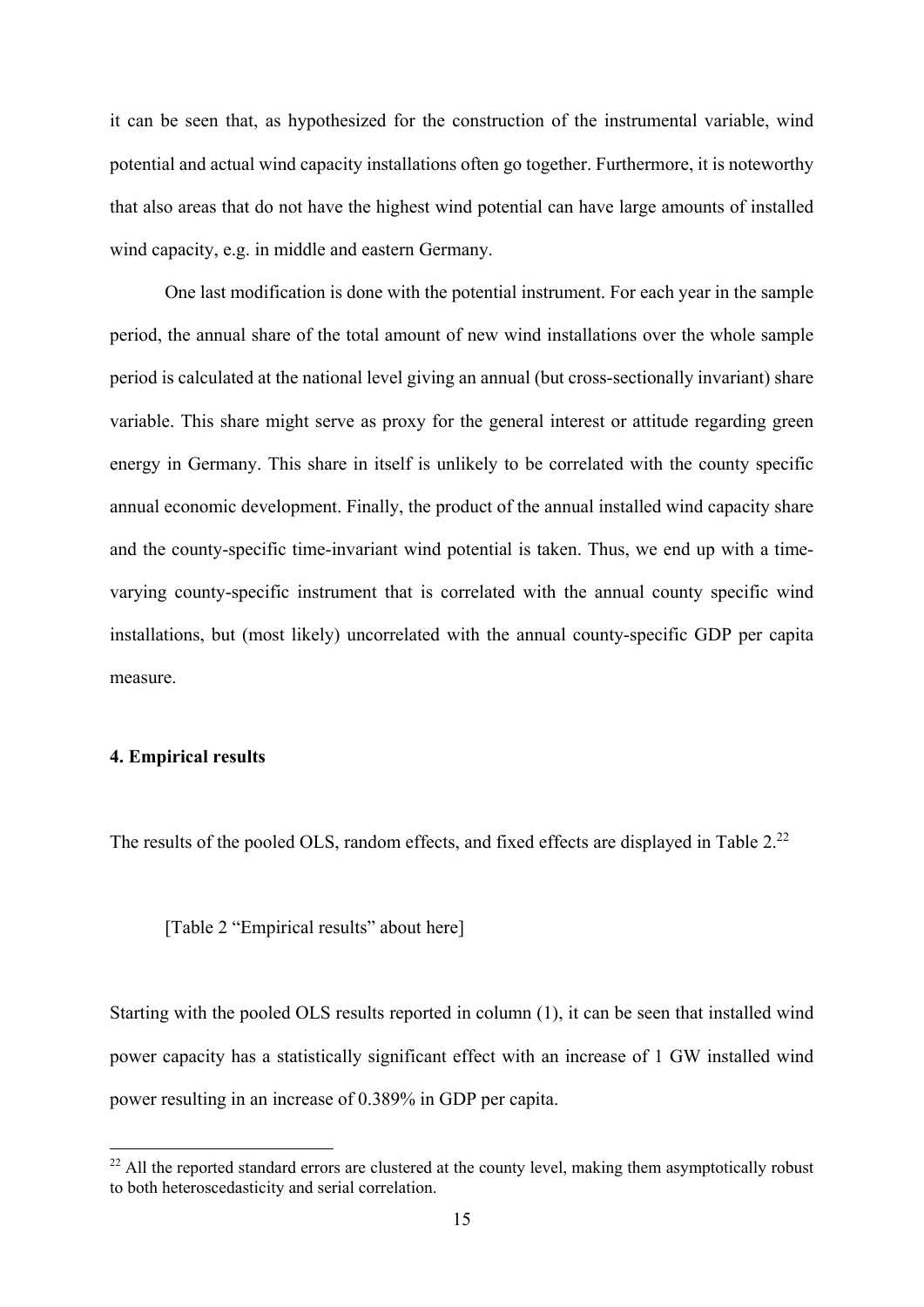A quick look at the control variables, focusing on the statistically significant ones, shows that the share of foreigners has a positive effect on GDP per capita. This might be as this variable is picking up the effect of bigger cities, instead of the urbanization dummies (which are statistically insignificant). Areas with higher shares of people with little or only some education tend to fare worse economically. Moreover, a higher share of females working full time has a positive impact, whereas the opposite is true for a higher male full time working share. The industry composition dummies are consistent with the prior beliefs, with somewhat lower GDP in areas with a higher share of labour force in the agriculture industry, and the opposite effects when a larger share is working in the manufacturing industry. Finally, unemployment has a negative effect on the GDP *per capita*.

In column (2), unobserved county specific effects are allowed for by using a random effects model. Now the effect of installed wind power production capacity has become statistically insignificant, and negative. This means that economically-attractive counties are also more likely to install wind capacity. Such factors could be unobserved factors like a county's actual quality of the infrastructure, political differences, or the efficiency and structure of its administration. Cultural differences like the inhabitants' working attitude and their general attitude toward self-employment could also be captured in these locational factors.<sup>23</sup> Hence, the existence of such a dependence of GDP per capita on these factors renders the OLS results biased. The significant effect found in the OLS regression is due to omitted unobserved countyspecific differences. In the random effects specification, the effects of the controls are even more significant, as can be seen in column (2), relative to what is seen in column (1).

<u>.</u>

 $^{23}$  An additional factor might be the actual ownership-structure of the German wind projects, which is unclear, as discussed in the introduction. A positive correlation between unobservable factors and wind turbine installations could explain why counties that have rather positive locational factors also install more wind power, since they simply have a better cultural, structural and financial setup. Hence, there is correlation between the unobserved factors and the installation of wind power and, consequently, the change of signs between the linear and the fixed effects estimates.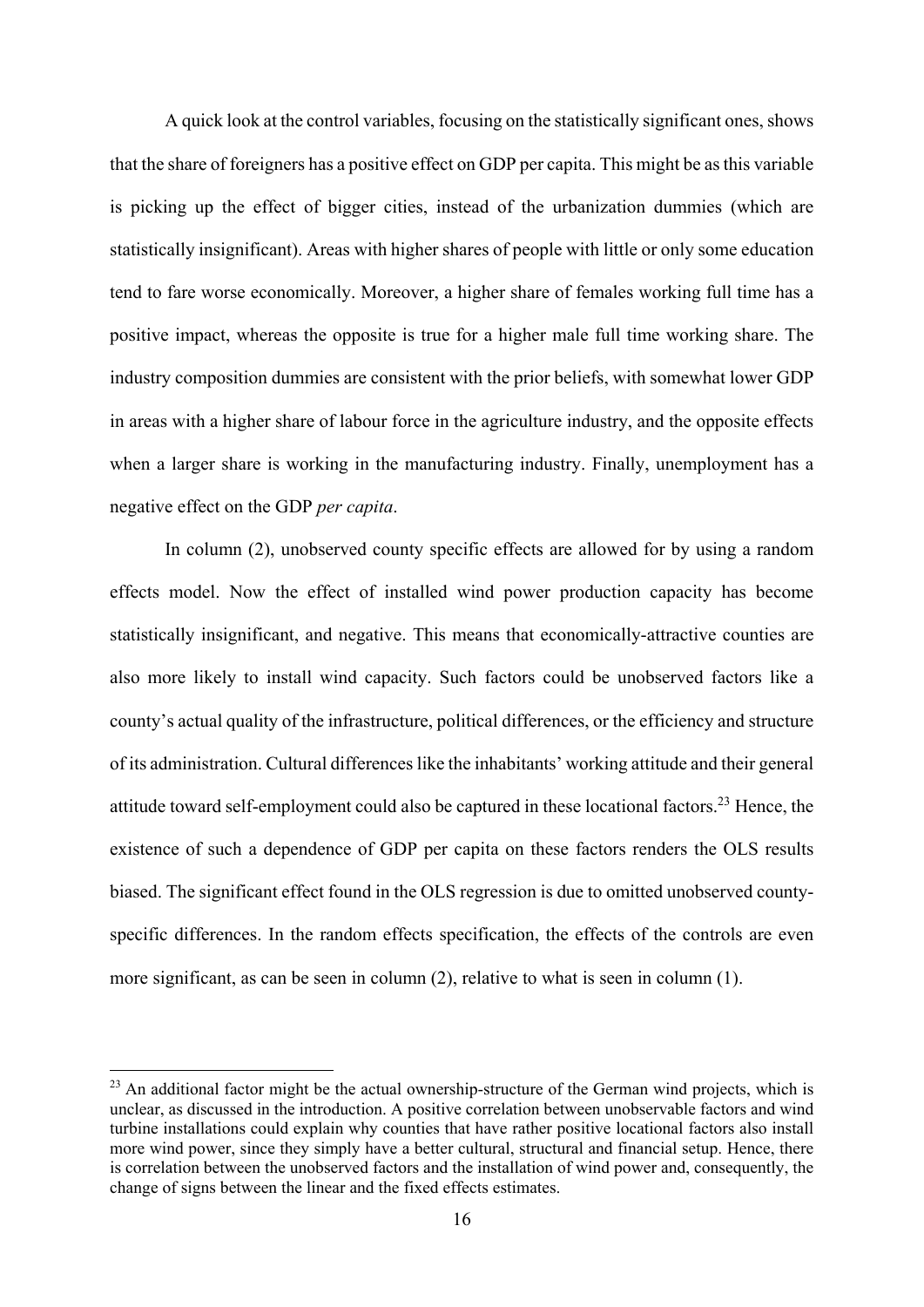However, also the random effects results are only unbiased under the assumption that the explanatory variables and the unobserved county specific effects are independent. If this is not the case, a remedy is the fixed effects model, which allows for such dependencies. When testing whether the coefficient vectors of the random effect model and the fixed effect model are the same, using the Hausman test, the null hypothesis of no difference is strongly rejected  $(\chi^2_{df=11} = 228.04)$ . Thus, there are dependencies between the explanatory variables and the unobserved county specific effects. Therefore, the fixed effects estimates are preferred over the random effects estimates and the pooled OLS.

The results of the fixed effects model are reported in column (3). Again there is the negative, but statistically insignificant, effect of additional units of installed wind power capacity. The difference to the significant and positive OLS estimate might be due to a correlation between the mentioned unobserved factors *f*i and the installation of wind power, as described in the above paragraphs. Turning to the other control variables, the elderly share and agricultural employment share have lost significance/dropped strongly. This is possibly the case because these variables do not vary much over time and thus are picked up by the fixed countyspecific effect *f*i.

#### *Robustness checks*

When using the fixed effects model (as well as the pooled OLS and the random effect model), it is implicitly assumed that the cross-sectional units, the counties, are independent and that there is no cross-sectional dependency in the error term. Thus, one implicitly says for instance that there are no neighbourhood effects or common preferences across counties. Otherwise, the existence of such cross-sectional dependencies would render the FE and RE estimates biased and inconsistent. Given that the units in this analysis are counties, with an average population of 187,000, it seems reasonable to believe that, for instance, GDP per capita, both level and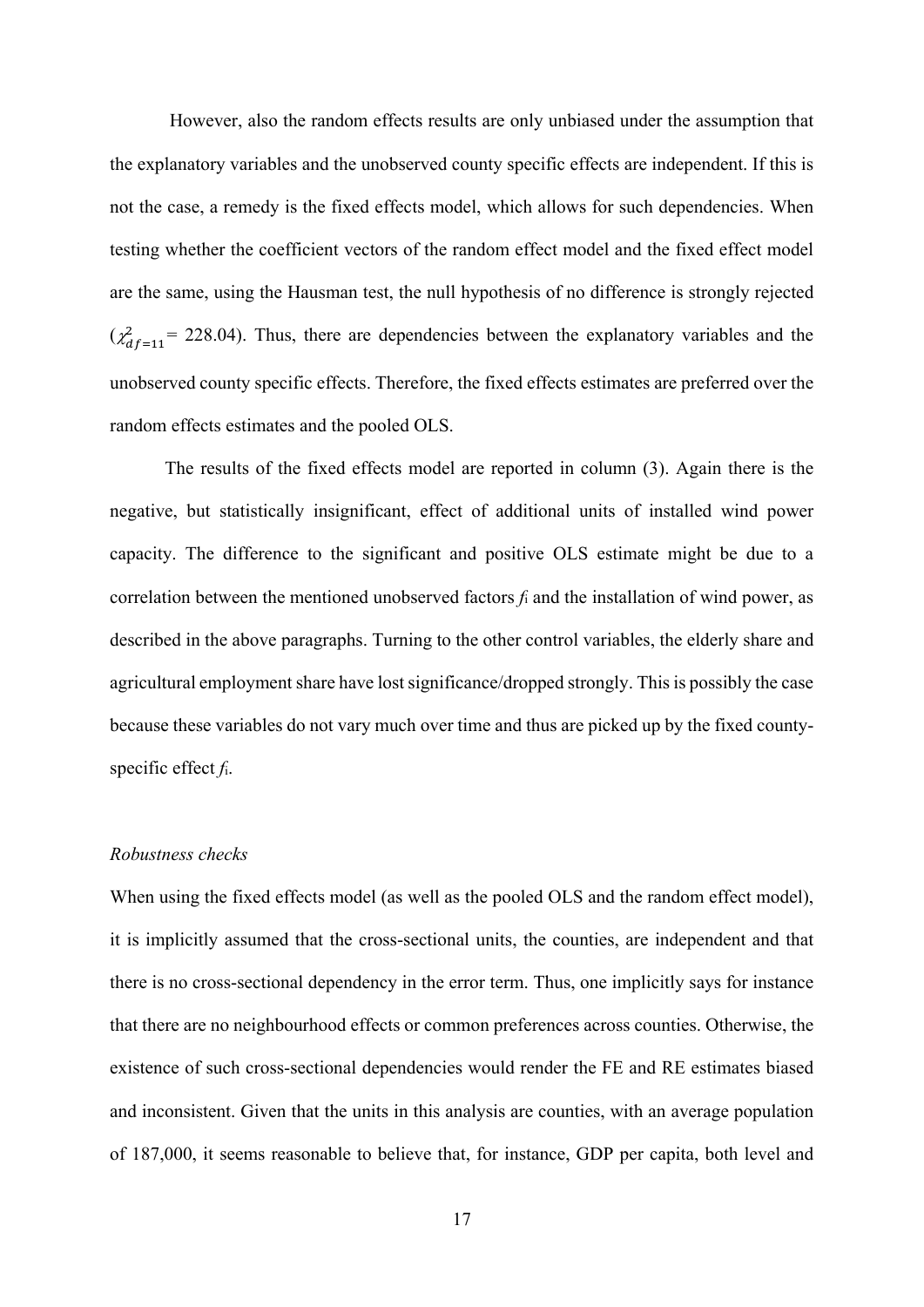growth, depends on financial and political integration between the counties, as well as characteristics and the performance of neighbouring counties. Such factors create strong interdependencies between the counties.<sup>24</sup> Two statistical procedures designed to test for crosssectional dependence in the error term in panels are utilized (Pesaran, 2004 and Friedman, 1937); both implemented in STATA (see De Hoyos and Sarafidis, 2006). The basic idea behind these tests is to calculate an overall correlation coefficient based on all the potential parings of the residuals of the various cross-sectional units (here, counties). The null hypotheses are that there is no cross-sectional dependency. Pesaran's (*p*-value = 0.53) and Friedman's (*p*-value = 1.00) tests fail to reject the null-hypothesis of no cross-sectional dependence. Stated differently, cross-sectional dependency does not invalidate the estimated results.

The fixed effect specification can be seen as a way to control for unobserved selection effects, if the selection effect is constant over time and is correlated with the unobserved characteristics of the analysed counties. In addition, this analysis addresses the potential feedback process from the economic development onto the installation of wind power capacity by using a fixed effects instrumental variable method. A county's wind potential is used as a possible instrument for the installed wind capacity. The results of this IV estimation are reported in Table 2, column (4). The estimates from the fixed effect IV approach do not lead to a change in the estimated effect of installed wind capacity; the estimate is nearly identical to that of the standard FE-model. Focusing on the relevant IV test statistics, the Kleibergen-Paap test indicates that the instrument is highly relevant (i.e., no weak instrument problem). In addition, the  $F$ -test ( $= 10.90$ ) used to test the relevance of the instrument in the first stage of the 2SLS reaches their "rule of thumb" value of 10. What is more is that the endogeneity test, *p*-value equal to 0.17, yields that endogeneity is not a problem in this case. This is probably because the

<u>.</u>

<sup>&</sup>lt;sup>24</sup> Differences between the states, for instance regional/state specific policies, are controlled for by the state dummies, which in the county fixed effect model are picked up by the county fixed effects.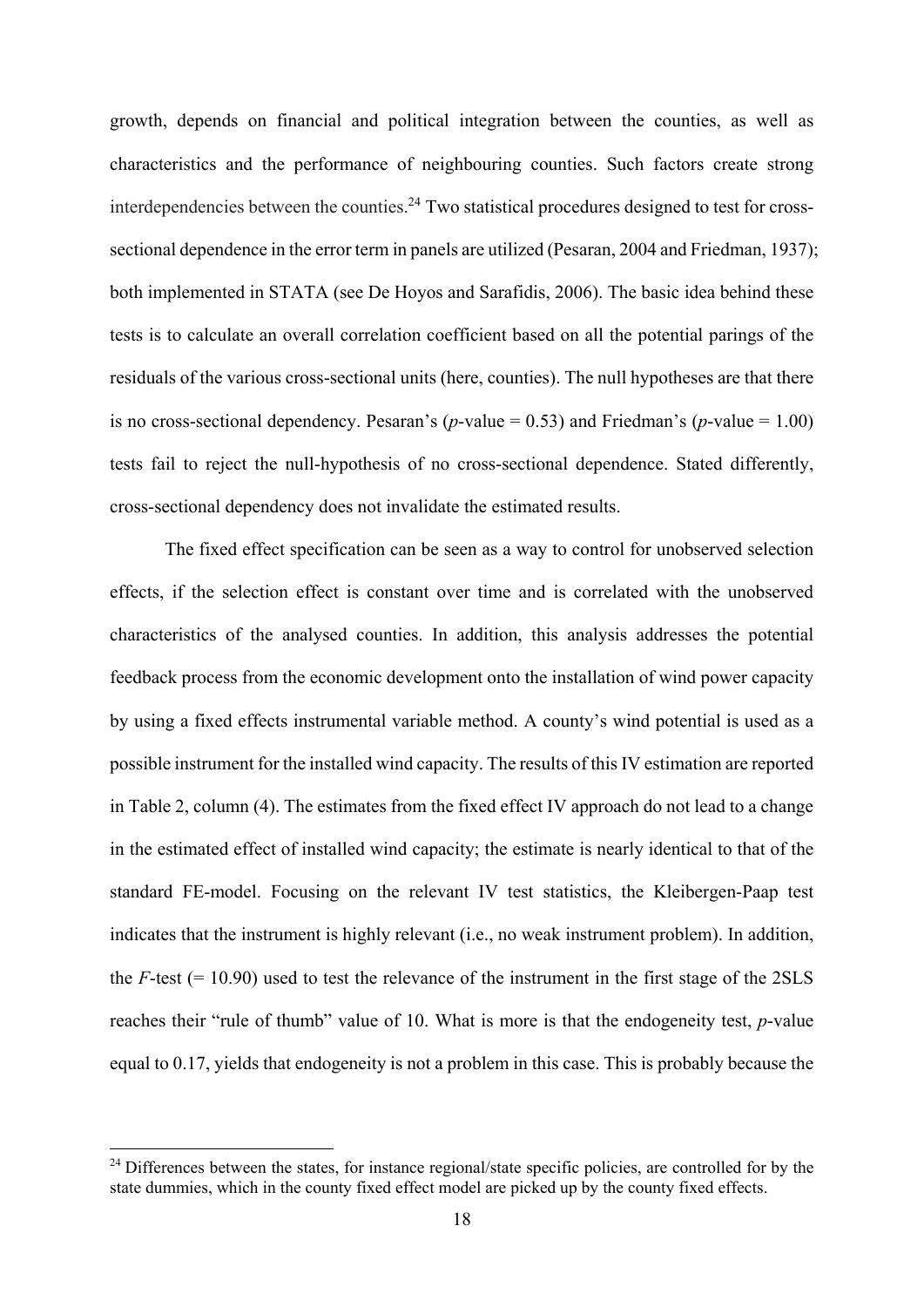normal fixed effects estimator already allows for unobserved locational factors that influence both economic growth and the installation of wind capacity. Hence, endogeneity of the installed wind capacity is not an issue.<sup>25</sup> But most importantly, just like the regular FE model, the FE-IV results show statistically insignificant effects of the installed wind capacity on the economic development of German counties.

Even though all the reported standard errors are clustered at county level and therefore robust to potential heteroscedasticity and serial correlation, testing of the heretofore preferred FE model reveals the presence of positive autocorrelation.<sup>26</sup> A probable explanation for this autocorrelation is mis-specified dynamics – in particular, the reliance so far on a completely static model specification. It is definitely true that wind power installations are long-term projects such that each year's optimization problem is unlikely to be uncorrelated with the ones in previous years. This is implemented in a very simple and *ad hoc* way of dealing with dynamics by including a lagged dependent variable. This model can be expressed as

$$
\ln GDPcap_{ii} = \beta_0 + \gamma \ln GDPcap_{ii-1} + \beta_1 \ln InstWindow_{ii} + SocioEcControl_{ii} \cdot \eta + EconUrban_{ii} \cdot \delta + \tau_t + \nu_{ii} \quad (8)
$$

It is well known that such a dynamic model has to be estimated using an instrumental variable technique, so the Arellano-Bond (1991) GMM approach is used. The full set of results and details about instruments used of this additional model are reported in the appendix.<sup>27</sup> The

<u>.</u>

 $25$  The view that endogeneity is not an issue is supported when looking at the results from a specification where one only utilizes the differences between the counties, and not within each group – then exogeneity of the installed wind capacity cannot be rejected.

<sup>&</sup>lt;sup>26</sup> A panel data estimator which allows for first-order auto-correlation in the error term, see Baltagi and Wu (1999), is also used. These results show indeed that the autoregressive coefficient in the error term is positive  $(= 0.601)$ . Most importantly, the coefficients of the installed wind power and the other control variables are very similar to the fixed effects results already reported in Table 2, column (iii). (These results are not reported, but available from the authors on request).

<sup>&</sup>lt;sup>27</sup> This latter form, eq.  $(8)$ , may be written as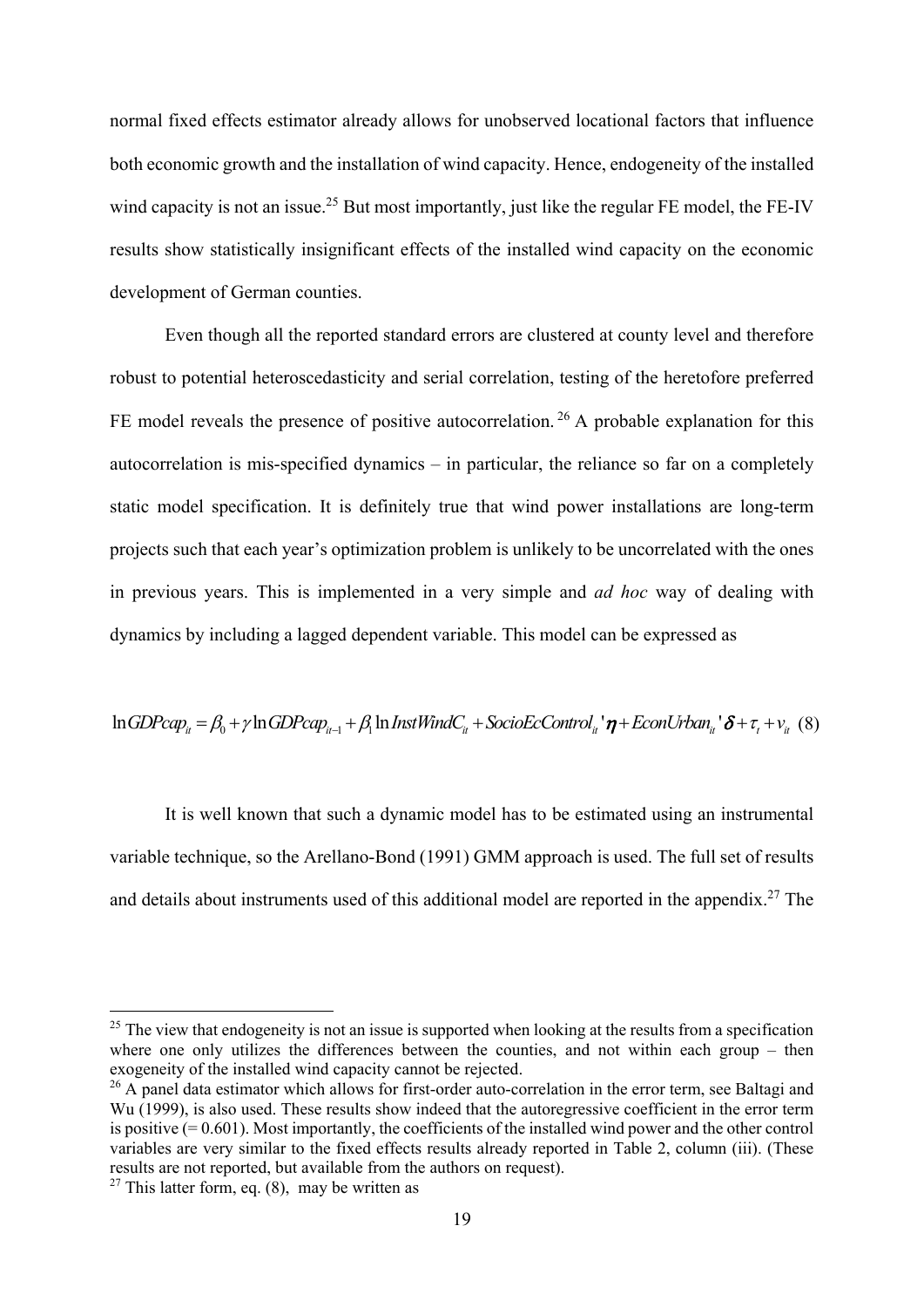most important aspect, when looking at the dynamic model results, is that the coefficient,  $\beta_1$ , for the wind power instalment is still statistically insignificant. Thus, dynamic mis-specification is unlikely to be the explanation for the findings that installation of wind power capacity does not have a significant impact on GDP *per capita*. 28

An interesting question when one analyses the effect of wind power instalments in a county is whether the effects are due to the profitability on intensive margin (the effect of an additional unit in areas with already existing installations) or to the extensive margin (going from zero to something). For this study, 257 out of the 393 counties had some wind power installed before sample period. Only 30 counties that did not have wind power before the sample period installed wind power during the sample period (7.6% of all counties). Therefore, a major portion of new installations were made in counties where previous installations existed, such that the results are driven by contributions on the intensive margin. One might think that using wind power as an instrument for regional development might be relevant in rural areas with no wind power installations. Such zero to something installations may also lead to positive externalities, for instance a positive business climate and atmosphere among firms and consumers, externalities that might affect the productivity and income in a county. With preexisting wind power installations one could think that such externalities are marginal, as this analysis finds.

This section is concluded with a brief comparison to previous findings. The overall result in this study is that installed wind power does not affect economic development in

1

 $\Delta \ln GDPcap_{it} = \ln GDPcap_{it} - \ln GDPcap_{it-1}$ 

 $\mathcal{A} = \beta_0 + \theta \ln GDPcap_{i_t-1} + \beta \ln InstWindow_{i_t} + SocioEcControl_{i_t} \cdot \pmb{\eta} + EconUrban_{i_t} \cdot \pmb{\delta} + \tau_t + \nu_{i_t}$ where  $\theta = (\gamma - 1)$ . This formulation is consistent with the growth model by Barro (1991). The estimated  $\theta = \gamma - 1 = 0.719 - 1 = -0.281$  states that as GDP per capita increases, growth slows down.

<sup>&</sup>lt;sup>28</sup> Interestingly, the coefficient of the lagged dependent variable  $\nu$  and the auto-regressive coefficient in the error term when applying the Baltagi-Wu estimator (see footnote 26) appear to be quite close. This might indicate that the dynamic specification could be driven by persistency in the error terms of the static model described by equation (7).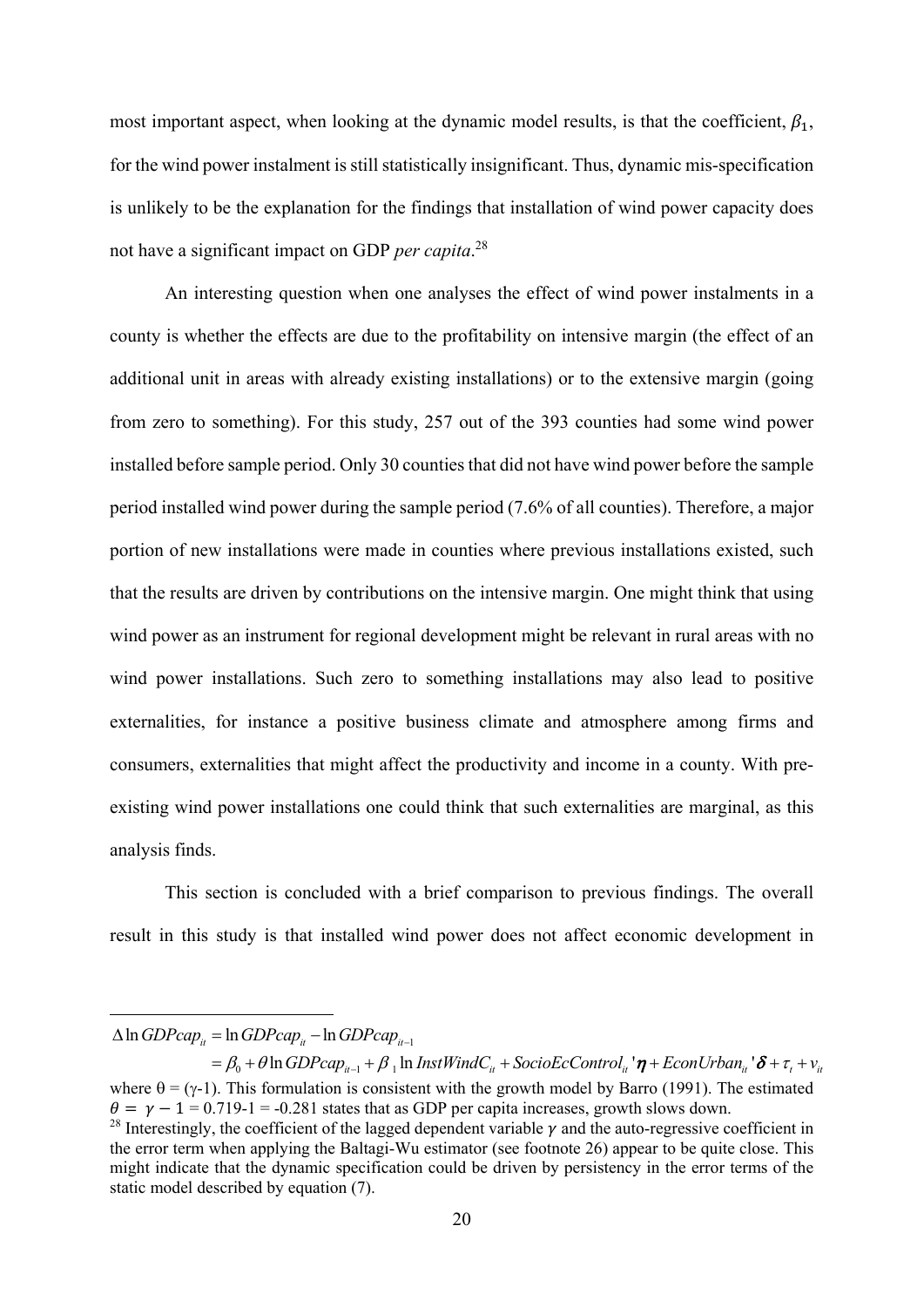German counties. In the US, counties where wind power is installed, e.g. the Great Plains and Texas, are typically extremely rural.<sup>29</sup> When investments in these areas are made, this potentially yields much higher side-effects, like investments in local infrastructure or a shift away from agriculture. In Germany, the counties are rather industrialized even without wind power investments. Therefore, such investments do not bring any particularly strong sideeffects with them. Furthermore, almost all counties that installed wind power in the sample period had already installed capacity beforehand. Moreover, local in-county entrepreneurs in Germany might only to a small degree be able to participate in the implementation of the projects due to the generally shorter distances between counties. Thus, wind park investors are more likely to use out-of-county contractors. Another potential explanation is the ownership structure, as a higher share of locally-owned projects might lead to greater local economic impacts of these projects. The actual prevalence of local ownership structures is unclear and, consequently, its economic implications. Moreover, the results are in line with previous findings for the effects of a particular wind power project around the German city of Hannover as found by Schröder (2010), and with the findings for Wales by Munday *et al.* (2011) and Bristow *et al.* (2012), who all find no or only marginal effects.

#### **5. Concluding remarks**

1

Wind power deployment in many countries depends on the decisions of local planning authorities. These decisions, along with public opinion about wind farms, are shaped by the perception of the local economic impacts of such projects. Often it is argued that such wind power deployment will be economically beneficial for the area and, among other things, that

 $29$  The difference in results compared to Brown et al. (2012) does not stem from the different methodological approach. It remains also when applying an estimator similar to their quasi-crosssectional one.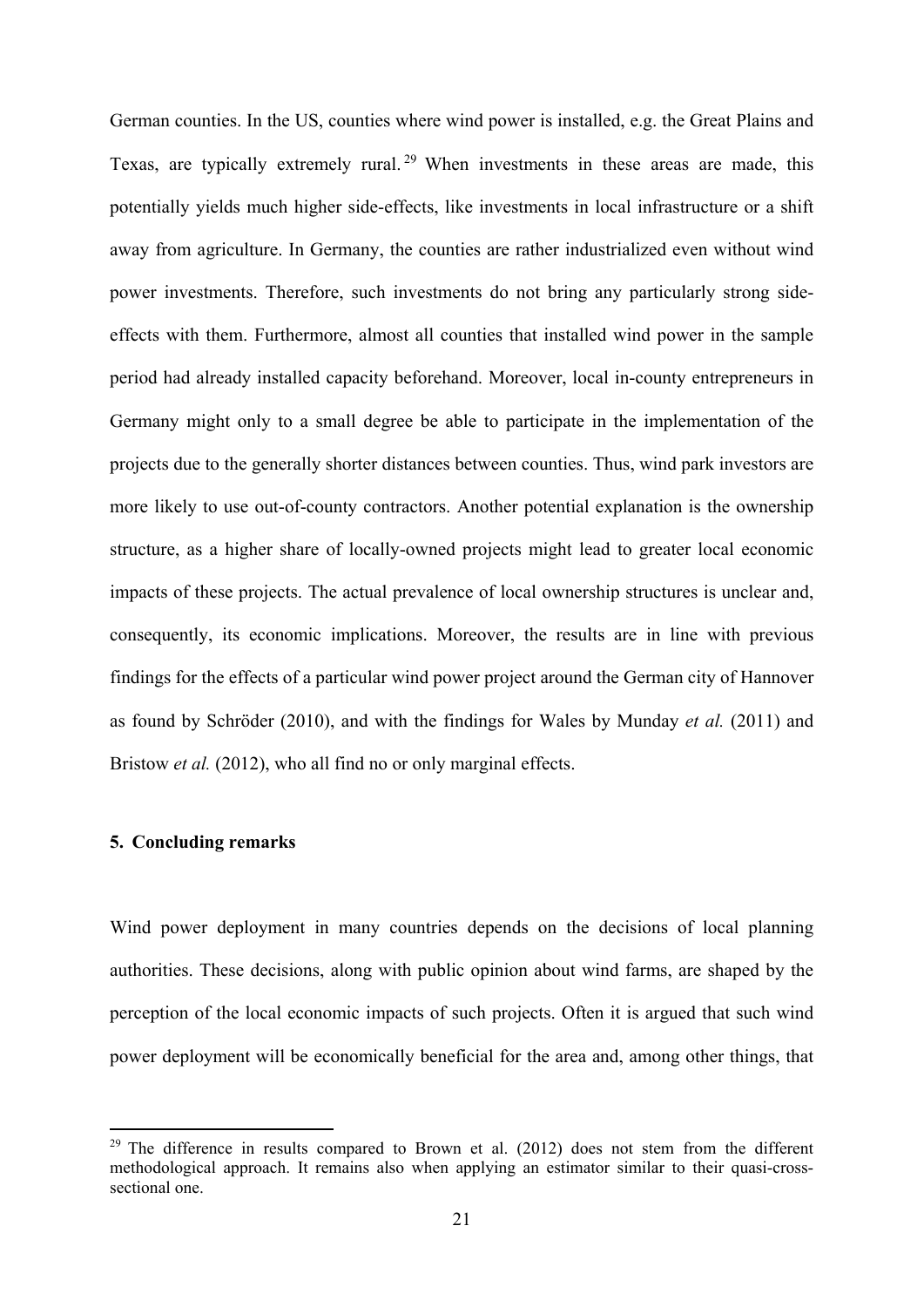such wind power deployment will positively affect regional GDP per capita. Germany is not an exception to this conjecture.

In this study we estimate the local economic impacts of wind power deployment in Germany. Importantly, we look at the very county only where the turbines are located. Countrywide effects of wind power deployment have up to now received considerably more attention in the literature. Furthermore, this study addresses the potential endogeneity of wind power installations through a panel data setup. Such endogeneity could arise if the decision to install wind turbines in a county depends on that county's economic performance. Through the use of panel data for Germany for the period between 2002 and 2009, such effects are controlled for.

The pooled OLS yields that a (very large) 1 GW wind power project increases a county's GDP per capita by 0.389%. Yet, as this estimate is biased due to omitted county specific effects, it is argued that the fixed effects estimate is superior. This estimate, on the other hand, signals that the estimates give insignificance-results for the installed wind capacity. Taking into account that the installed wind capacity over this period could be endogenous, an instrument is created based on the counties' wind potential. The estimation results affirm the insignificance of the installation of wind farms for local economies.

These findings are interesting in light of a number of studies for American counties where wind power deployment is found to have an economically significant impact. Yet, the few existing European studies, focused on Wales and the Shetland Islands in the UK as well as Hannover in Germany also indicate that there are only limited, if any, local economic impacts in these areas. The conceptual framework shows that besides pure local economic incentives for counties to install wind power, such installations can also be pushed forward due to other aspects of wind power.

Our findings, both in the theoretical framework and the empirical analysis, along with existing European results, indicate that the importance of wind power for local economic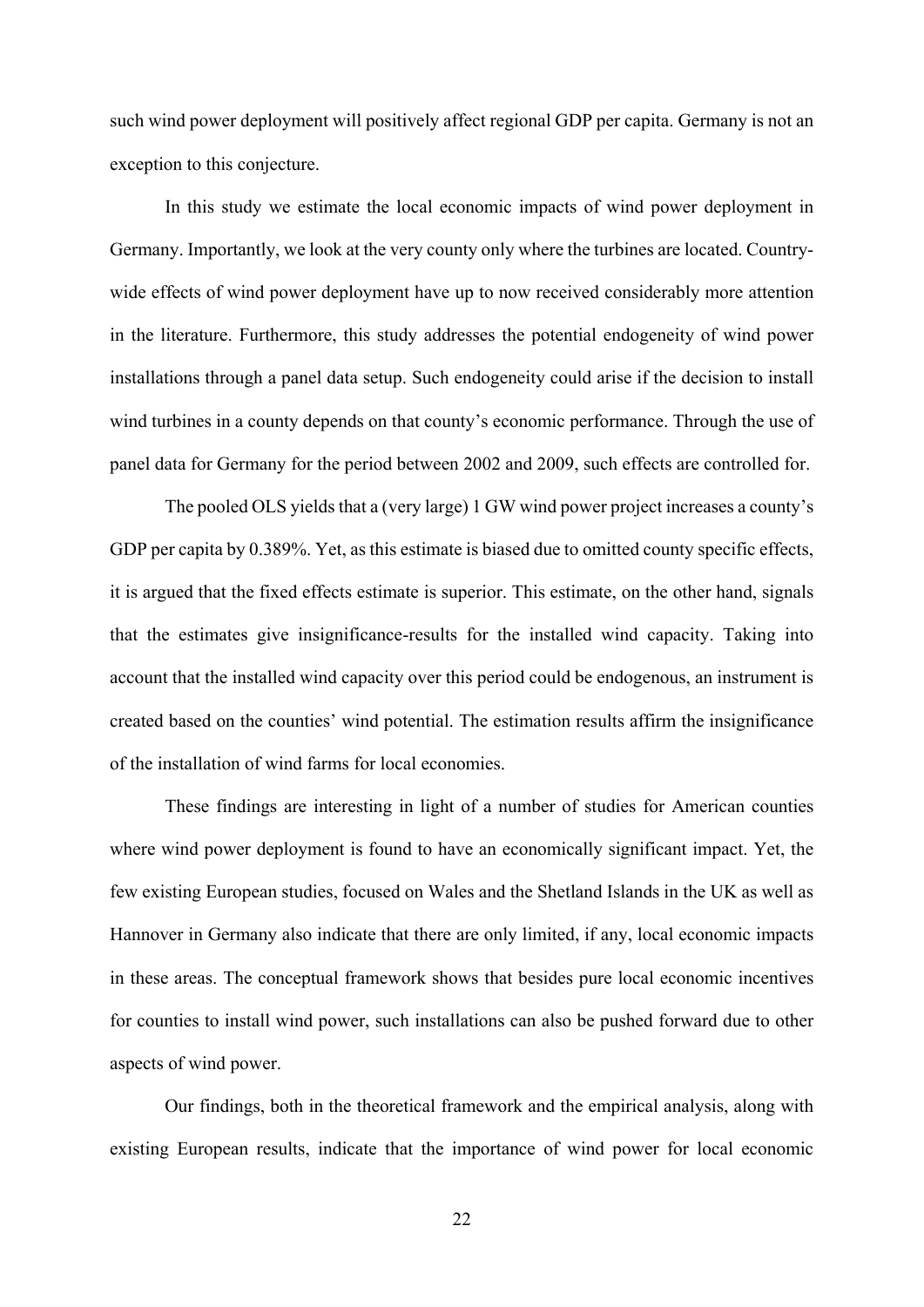development is marginal. These findings lend support to the notion that wind farm consents is more complex than mere local economic reasons. National/international bodies decide on renewable energy growth targets. Thus, the local economic effect will be hard to observe and might not be the only driving force green policies in general, and wind power installations more specifically. Whether this conclusion is robust to other regions and other countries remains to be seen (and is beyond the scope of this paper). Thus, the growth of wind power deployment is, seen from a local perspective, likely to be driven by considerations like the associated reductions in greenhouse gas emissions, country-wide economic impacts and active industry policy, rather than by pure local economic considerations. However, German local governmental policy-makers, in line with local decision-makers in most other countries, decide on whether and where projectors can erect wind turbines, so that their local decision about expected outcomes is crucial for wind power projects. A limitation of this study is that local decision-makers might very well have expectations that wind projects will increase economic welfare in their county, even though these expectations – on average – appear not to hold. As we do not have empirical information on counties' and projects' decision-making processes, further research into these expectations of involved policy-makers would add value to this debate.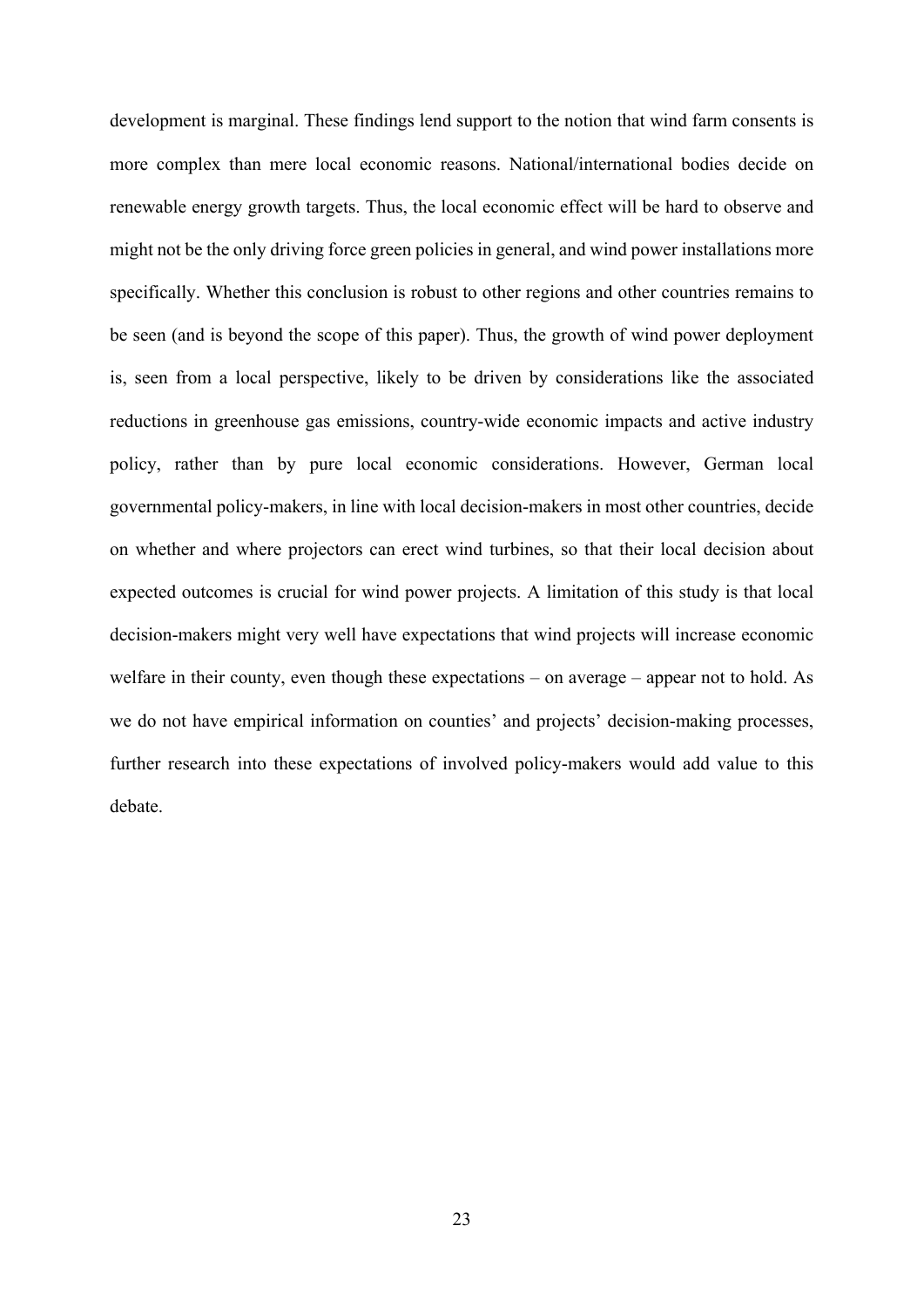#### **References**

- Allan, G., McGregor, P. and Swales, K. (2011), "The Importance of Revenue Sharing for the Local Economic Impacts of a Renewable Energy Project: A Social Accounting Matrix Approach", *Regional Studies*, Vol. 45 No. 9, pp. 1171–1186. doi: 10.1080/00343404.2010.497132.
- Arellano, M. and Bond, S. (1991), "Some Tests of Specification for Panel Data: Monte Carlo Evidence and an Application to Employment Equations", *The Review of Economic Studies*, Vol. 58 No. 2, pp. 277-297. doi: 10.2307/2297968
- Barro, R.J. (1991), "Economic Growth in a Cross Section of Countries", *The Quarterly Journal of Economics*, Vol. 106 No. 2, pp. 407-443. doi: 10.2307/2937943.
- Baum, C. F., Schaffer, M. E., and Stillman, S. (2007), "Enhanced routines for instrumental variables/GMM estimation and testing", *Stata Journal*, 7(4), 465-506.
- Baltagi, B. H. and Wu, P. X. (1999). "Unequally spaced panel data regressions with AR(1) disturbances" *Econometric Theory*, pp. 814-823. doi: 10.1017/S0266466699156020.
- BBSR (2011), "Raumgliederung auf Kreisbasis. Siedlungsstrukturelle Kreistypen", Das Bundesinstitut für Bau-, Stadt- und Raumforschung, Bonn, available at: http://www.bbsr.bund.de/cln\_032/nn\_1086478/BBSR/DE/Raumbeobachtung/Raumabgren zungen/Kreistypen4/Download\_\_Karte2011\_\_PDF,templateId=raw,property=publication File.pdf/Download Karte2011 pdf.pdf, used with permission from the authors.
- BBSR (2013a), "Laufende Raumbeobachtung Raumabgrenzungen. Kreise und Kreisregionen", Das Bundesinstitut für Bau-, Stadt- und Raumforschung, Bonn, available at:

http://www.bbsr.bund.de/nn\_1067638/BBSR/DE/Raumbeobachtung/Raumabgrenzungen/ Kreise Kreisregionen/kreise node.html? nnn=true.

- Bertinelli, L. and Black, D. (2004), "Urbanization and growth", *Journal of Urban Economics*, Vol. 56 No. 1, pp. 80–96. doi: 10.1016/j.jue.2004.03.003.
- BMU (2011), " Das Energiekonzept der Bundesregierung 2010 und die Energiewende 2011", Bundesministerium für Umwelt, Naturschutz, Bau und Reaktorsicherheit, Berlin, October 2011, available at: http://www.bmub.bund.de/fileadmin/bmu-import/files/pdfs/allgemein /application/pdf/ energiekonzept\_bundesregierung.pdf
- Bristow, G., Cowell, R. and Munday, M. (2012), "Windfalls for whom? The evolving notion of 'community' in community benefit provisions from wind farms", *Geoforum*, Vol. 43 No. 6, pp. 1108–1120. doi: 10.1016/j.geoforum.2012.06.015.
- Brown, J.P., Pender, J., Wiser, R., Lantz, E. and Hoen, B. (2012), "Ex post analysis of economic impacts from wind power development in U.S. counties", *Energy Economics*, Vol. 34 No. 6, pp. 1743–1754. doi: 10.1016/j.eneco.2012.07.010.
- Butler, L. and Neuhoff, K. (2008), "Comparison of feed-in tariff, quota and auction mechanisms to support wind power development", *Renewable Energy*, Vol. 33 No. 8, pp. 1854–1867. doi: 10.1016/j.renene.2007.10.008.
- De Hoyos, R. E., and Sarafidis, V. (2006), "Testing for cross-sectional dependence in paneldata models", *Stata Journal*, 6(4), pp. 482-496.
- Deller, S.C., Tsai, T.-H., Marcouiller, D.W. and English, D.B. (2001), "The Role of Amenities and Quality of Life in Rural Economic Growth", *American Journal of Agricultural Economics*, Vol. 83 No. 2, pp. 352–365. doi: 10.1111/0002-9092.00161.
- DWD (2013), " Karten und Daten zur Windkraftnutzungseignung Referenzertragskriterium nach EEG", Bezugszeitraum 1980-2000, Deutscher Wetterdienst, Offenbach.
- Deutsche WindGuard (2015), "Akteursstrukturen von Windenergieprojekten in Deutschland", Varel.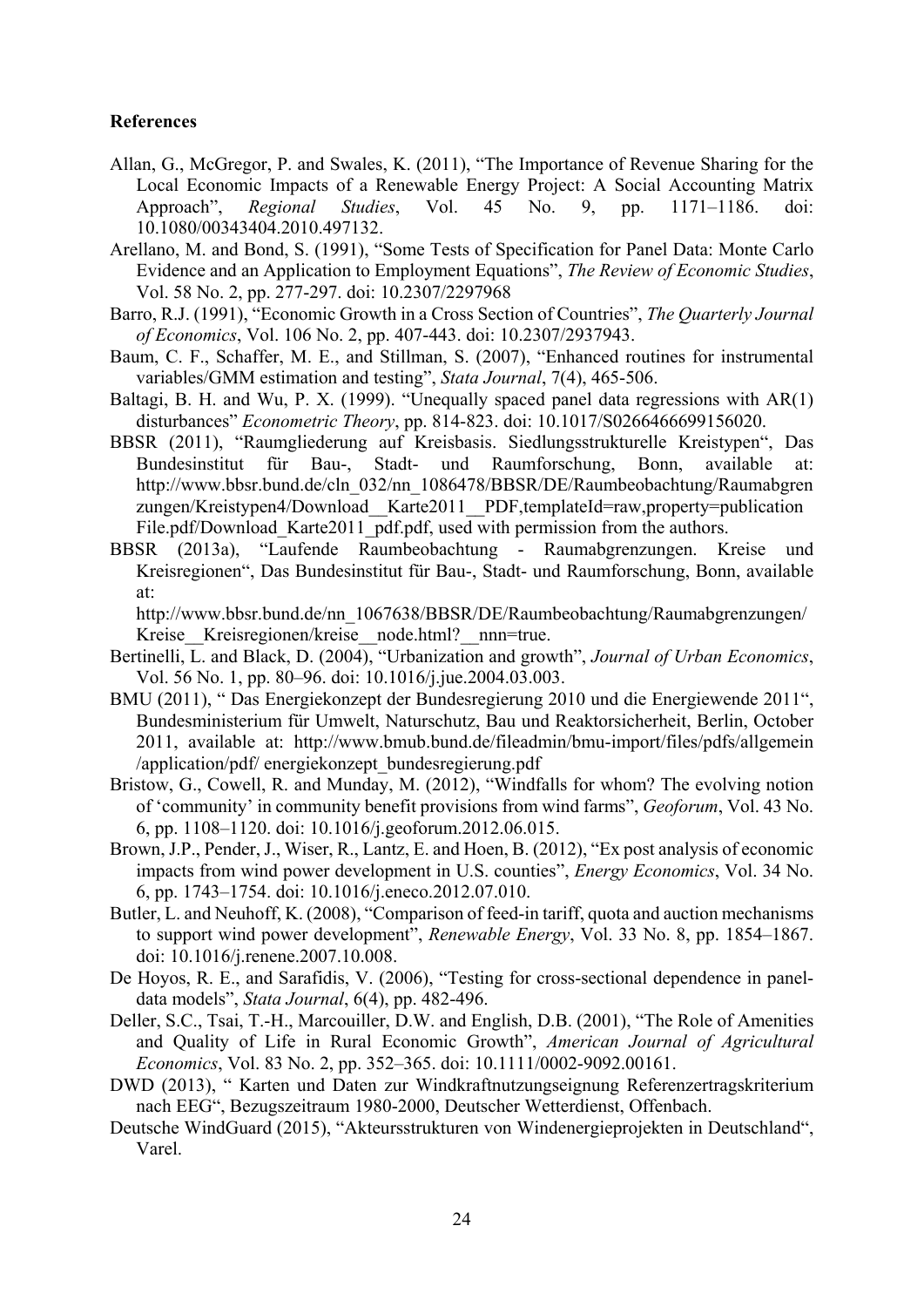Friedman, M. (1937), "The use of ranks to avoid the assumption of normality implicit in the analysis of variance", *Journal of the American Statistical Association*, 32(200), 675-701.

Geodatenzentrum (2009), "Verwaltungsgebiete 1:250.000", Leipzig , available at:

http://www.geodatenzentrum.de/auftrag1/archiv/vektor/vg2500/de1109/vg2500\_geo84.zip. German Bundestag (2011), "Gesetz zur Neuregelung des Rechtsrahmens für die Förderung der

- Stromerzeugung aus erneuerbaren Energien", Berlin, July 28, 2011.
- German Wind Energy Association (2012), "Community Wind Power. Local energy for local people", German Wind Energy Association (BWE), Berlin, available at: http://www.windenergie.de/sites/default/files/download/publication/community-windpower/ bwe broschuere buergerwindparks engl 10-2012.pdf.
- Global Wind Energy Council (2015), "Global Wind Statistics 2014", available at: http://www.gwec.net/wp-

content/uploads/2015/02/GWEC\_GlobalWindStats2014\_FINAL\_10.2.2015.pdf.

- Greene, J. and Geisken, M. (2013), "Socioeconomic impacts of wind farm development: a case study of Weatherford, Oklahoma", *Energy, Sustainability and Society*, Vol. 3 No. 1, pp. 1- 9. doi: 10.1186/2192-0567-3-2.
- Hitaj, C. (2013), "Wind power development in the United States", Journal of Environmental Economics and Management, Vol. 65 No. 3, pp. 394–410. doi: 10.1016/j.jeem.2012.10.003.
- International Energy Agency (2012), "World Energy Outlook 2012 Factsheet. How will global energy markets evolve to 2035?", Paris, available at: http://www.worldenergyoutlook.org/media/weowebsite/2012/factsheets.pdf
- IWES (2012), "Wind Report Deutschland 2011", Fraunhofer IWES, Kassel/Bremerhaven, available at http://windmonitor.iwes.fraunhofer.de/bilder/upload/Windreport 2011 de.pdf, used with permission from the authors.
- IWET (2013), "Übersicht Windenergieanlagen Deutschland*"*, Ingenieurwerkstatt Energietechnik, Hamburg.
- Mulvaney, K.K., Woodson, P. and Prokopy, L.S. (2013), "A tale of three counties: Understanding wind development in the rural Midwestern United States", *Energy Policy*, Vol. 56, pp. 322–330. doi: 10.1016/j.enpol.2012.12.064.
- Munday, M., Bristow, G. and Cowell, R. (2011), "Wind farms in rural areas: How far do community benefits from wind farms represent a local economic development opportunity?", *Journal of Rural Studies*, Vol. 27 No. 1, pp. 1–12. doi: 10.1016/j.jrurstud.2010.08.003.
- Pesaran, M. H (2004), "General Diagnostic Tests for Cross Section Dependence in Panels", *IZA Discussion Paper* No. 1240.
- Regionaldatenbank Deutschland (2013), "County data", Statistische Ämter des Bundes und der Länder, Düsseldorf.
- Ren21 (2014), "Renewables 2014 Global Status Report, Ren21, Paris, France, available at http://www.ren21.net/Portals/0/documents/Resources/GSR/2014/GSR2014\_full%20report  $low\%20$ res.pdf.
- Rey, S. J. (2000), "Integrated regional econometric+input-output modeling: Issues and opportunities", *Papers in Regional Science*, Vol. 79, No. 3, pp. 271-292, doi: 10.1111/j.1435-5597.2000.tb00772.x.
- Roodman, D. 2009, "How to do xtabond2: An introduction to difference and system GMM in Stata", *Stata Journal* 9(1), pp. 86-136.
- Rupasingha, A., Goetz, S.J. and Freshwater, D. (2002), "Social and institutional factors as determinants of economic growth: Evidence from the United States counties", *Papers in Regional Science*, Vol. 81 No. 2, pp. 139–155. doi: 10.1007/s101100100091.
- Schröder, A. (2010), "Regionalökonomische Effekte aus der Nutzung von Windenergie in der Region Hannover", Working materials 100EE nr. 3, deENet, Kassel.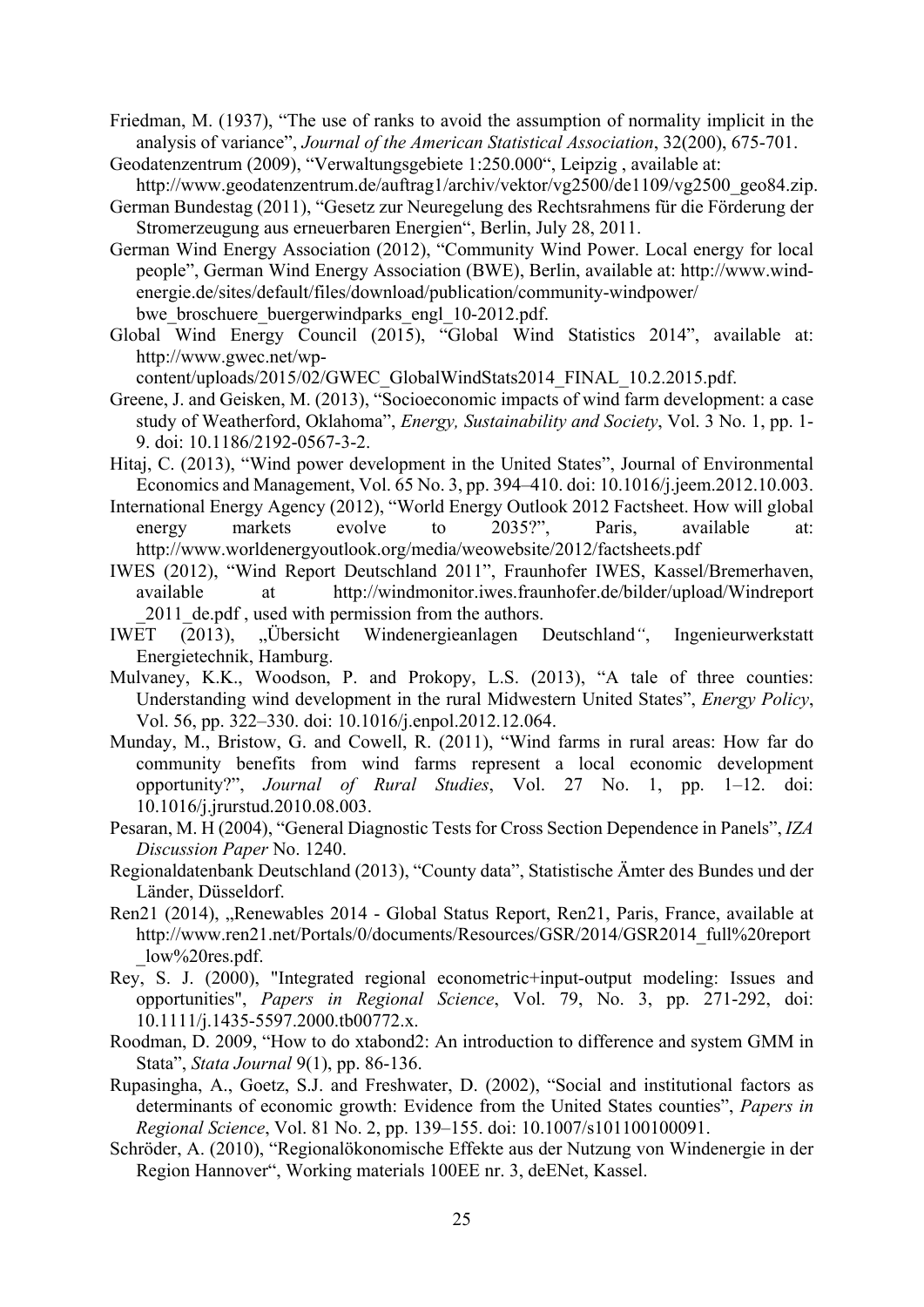- Slattery, M. C., Lantz, E. and Johnson, B. L., "State and local economic impacts from wind energy projects: Texas case study", *Energy Policy*, Vol. 39, Issue 12, December 2011, pp. 7930-7940, doi:10.1016/j.enpol.2011.09.047.
- SMUL (2008), "Hintergrundinformationen zur Kreisgebiets- und Verwaltungsreform. Neue Landkreisstruktur - zuständige Landratsämter", Sächsisches Staatsministerium für Umwelt und Landwirtschaft, Dresden, available at: http://www.smul.sachsen.de/smul/7291.htm
- Staiger, D. and Stock, J. H. (1997), "Instrumental variables regression with weak instruments" *Econometrica* 65(3), pp. 557–86. doi: 10.3386/t0151.
- Statista (2014), "Anteil erneuerbarer Energieträger an der Bruttostromerzeugung in Deutschland im Jahr 2013", Statista GmbH, Hamburg.
- Statistisches Landesamt Sachsen-Anhalt (2008), "Kreisgebietsreform am 1. Juli 2007", Kamenz, available at: http://www.stala.sachsen-anhalt.de/gk/and/gk.aktuell. kreisgrenzen\_2007.html.
- Stock, J. H. and Yogo, M. (2005), "Testing for Weak Instruments in Linear IV Regression. Identification and Inference for Econometric Models", *Essays in Honor of Thomas Rothenberg*, pp. 80–108.
- Szarka, J. and Blühdorn, I. (2006), "Wind Power in Britain and Germany: Explaining contrasting development paths", Anglo-German Foundation for the Study of Industrial Society, November 2006. doi: 10.1016/j.enpol.2005.05.011.
- Toke, D. (2005), "Explaining wind power planning outcomes", *Energy Policy*, Vol. 33 No. 12, pp. 1527–1539. doi: 10.1016/j.enpol.2004.01.009.
- Turner, K. Munday, M., McGregor, Peter and Swales, Kim (2012), "How responsible is a region for its carbon emissions? An empirical general equilibrium analysis", *Ecological Economics*, Vol 76, April 2012, pp. 70-78, doi: 10.1111/j.1435-5957.2011.00365.x.
- Yue, C.-D., Liu, C.-M. and Liou, E.M. (2001), "A transition toward a sustainable energy future: feasibility assessment and development strategies of wind power in Taiwan", *Energy Policy*, Vol. 29 No. 12, pp. 951–963. doi: 10.1016/S0301-4215(01)00025-8.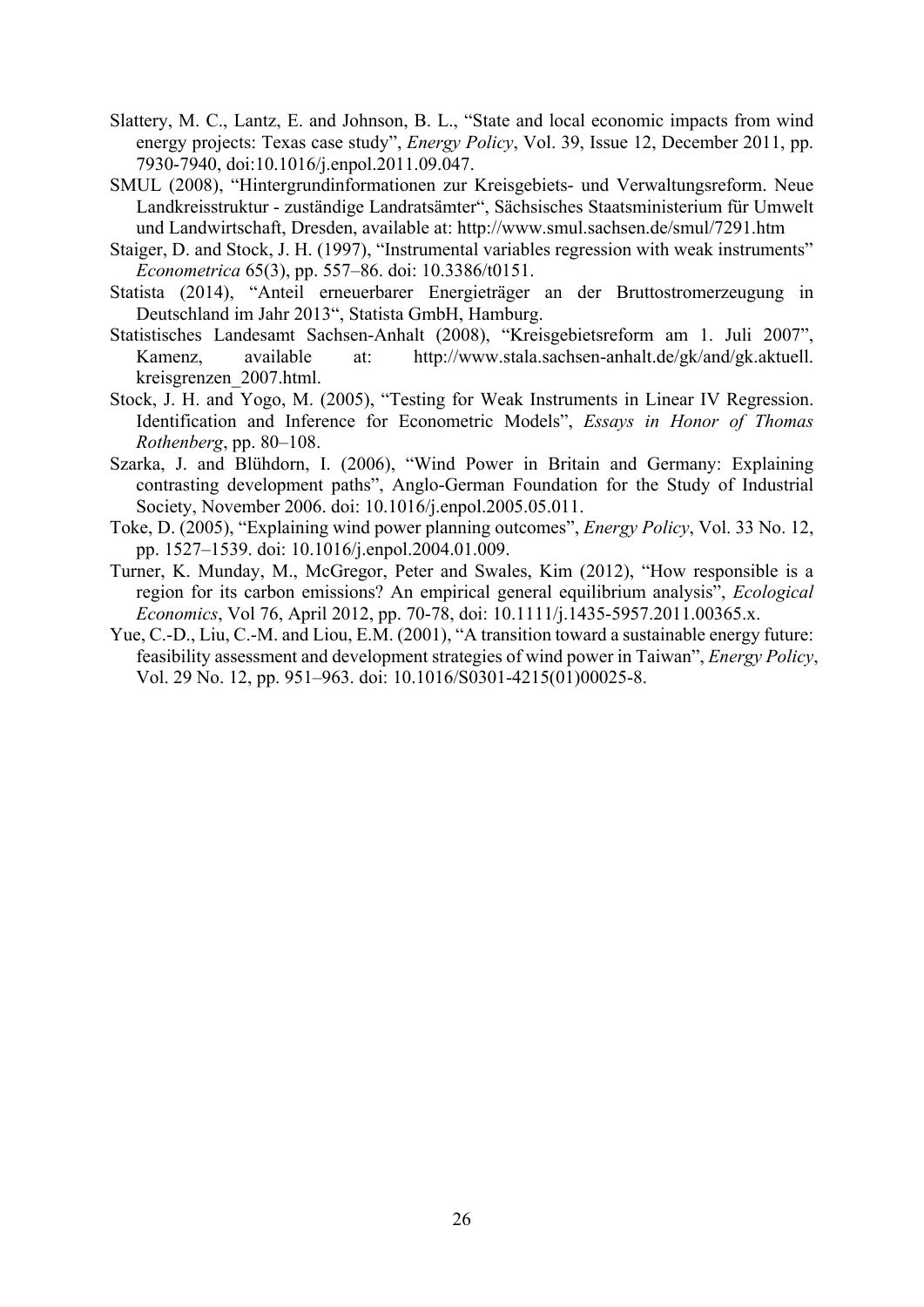#### **Appendix: About the dynamic model estimation**

The lagged dependent variable in the panel data model induces endogeneity issues, and the procedure suggested by Arellano-Bond (1991), implemented in STATA (xtabond2, see Roodman, 2009), is implemented. That means, first the county specific terms are removed by estimating the model in first differences, and the first-difference of the lagged dependent variable - the GDP per capita – is instrumented by GDP per capita in levels, lagged *t*-2 to *t*-4 in a GMM setup. The number of lags is restricted so that the Hansen test statistic is unlikelier to get biased due to instrument-proliferation. The results of the Arellano-Bond procedure are shown in Table A1.

[Table A1 about here]

The test statistics justify the dynamic specification: As expected, there is no second order auto-correlation in differences, so the dynamic specification is trust-worthy and no further lagged dependent variables need to be included. The Hansen test, unbiased in case of heteroscedasticity and auto-correlation, states that all instruments are indeed exogenous on a 5% significance level.

The coefficient of the lagged dependent variable, 0.719, is statistically significant. Most importantly, the coefficient of the installed wind capacity is statistically insignificant also in this specification.

27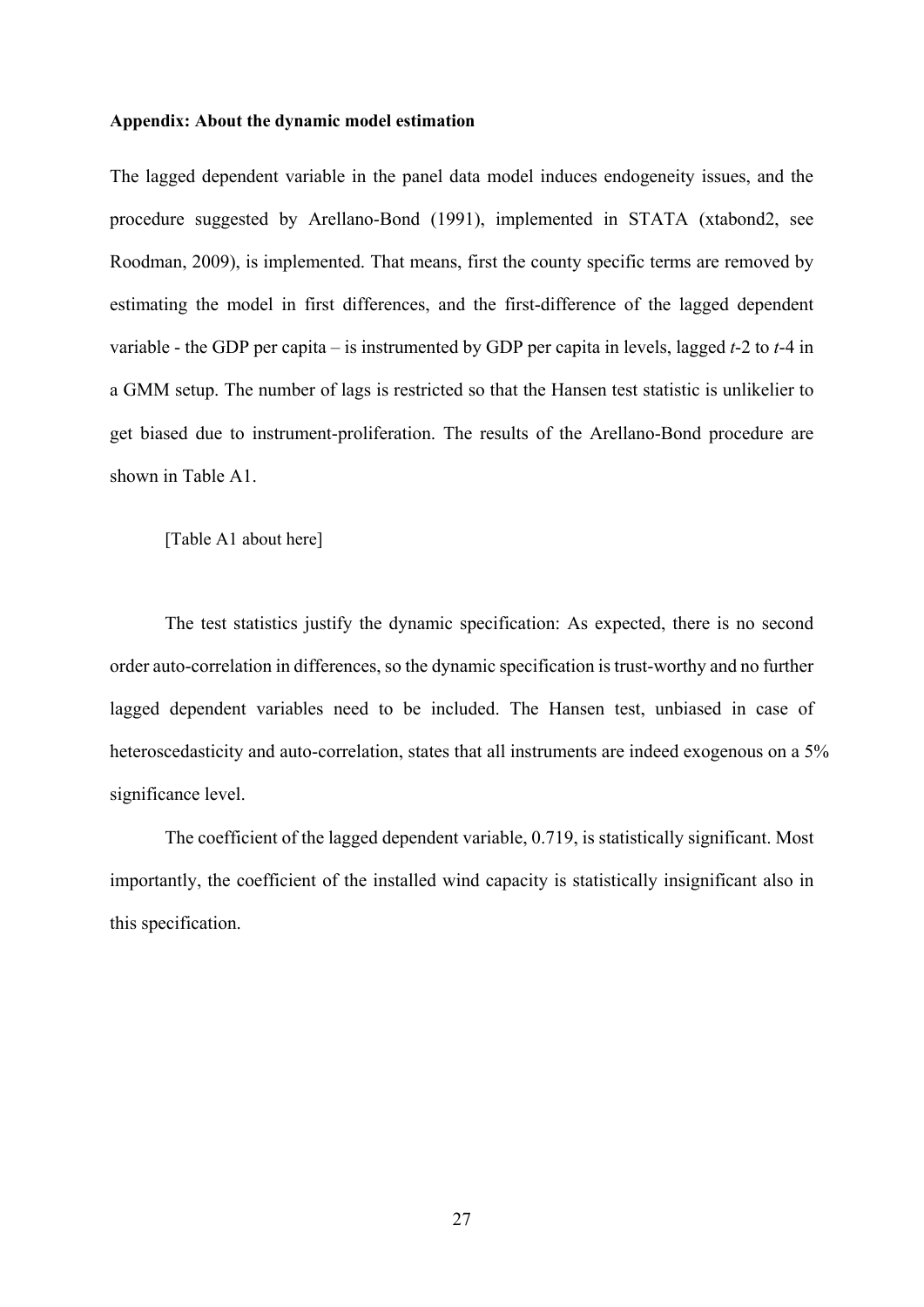### **Table 1: Descriptive statistics of the variables for the period 2002-2009**

| Variable                       | Mean      |          | Std. dev. Add. description        |
|--------------------------------|-----------|----------|-----------------------------------|
| GDP per capita*                | 26511.95  | 10450.78 |                                   |
| Installed wind capacity**      | 22503.580 |          | 51065.230 cumulative amount in MW |
| Wind potential (instrument)*** | 1102937   | 1493907  |                                   |
| Population*                    | 18.690    |          | 14.344 in 100,000                 |
| Elderly share*                 | 0.196     |          | $0.023 \le 65$ years              |
| Foreigner share*               | 0.073     | 0.045    |                                   |
| Little education share*        | 0.184     |          | $0.047$ no job qualification      |
| Some education share*          | 0.720     |          | 0.066 some job qualification      |
| Higher education share*        | 0.096     |          | 0.044 higher univ. degree         |
| Agricultural empl. share*      | 0.032     | 0.024    |                                   |
| Manuf. empl. share*            | 0.220     | 0.086    |                                   |
| Male FTEs share*               | 0.955     |          | $0.019$ % of men work, full-time  |
| Female FTEs share*             | 0.673     |          | $0.045$ % of women work. f.-time  |
| Unemployment rate*             | 0.104     | 0.050    |                                   |
| Urban area****                 | 0.158     | 0.365    |                                   |
| Mostly urban area****          | 0.344     | 0.475    |                                   |
| Mostly rural area****          | 0.249     | 0.433    |                                   |
| Rural area****                 | 0.249     | 0.433    |                                   |

Data sources:

\* Regionaldatenbank Deutschland (2013)

\*\* IWET (2013)

\*\*\* Own calculations based on DWD (2013)

\*\*\*\* BBSR (2011)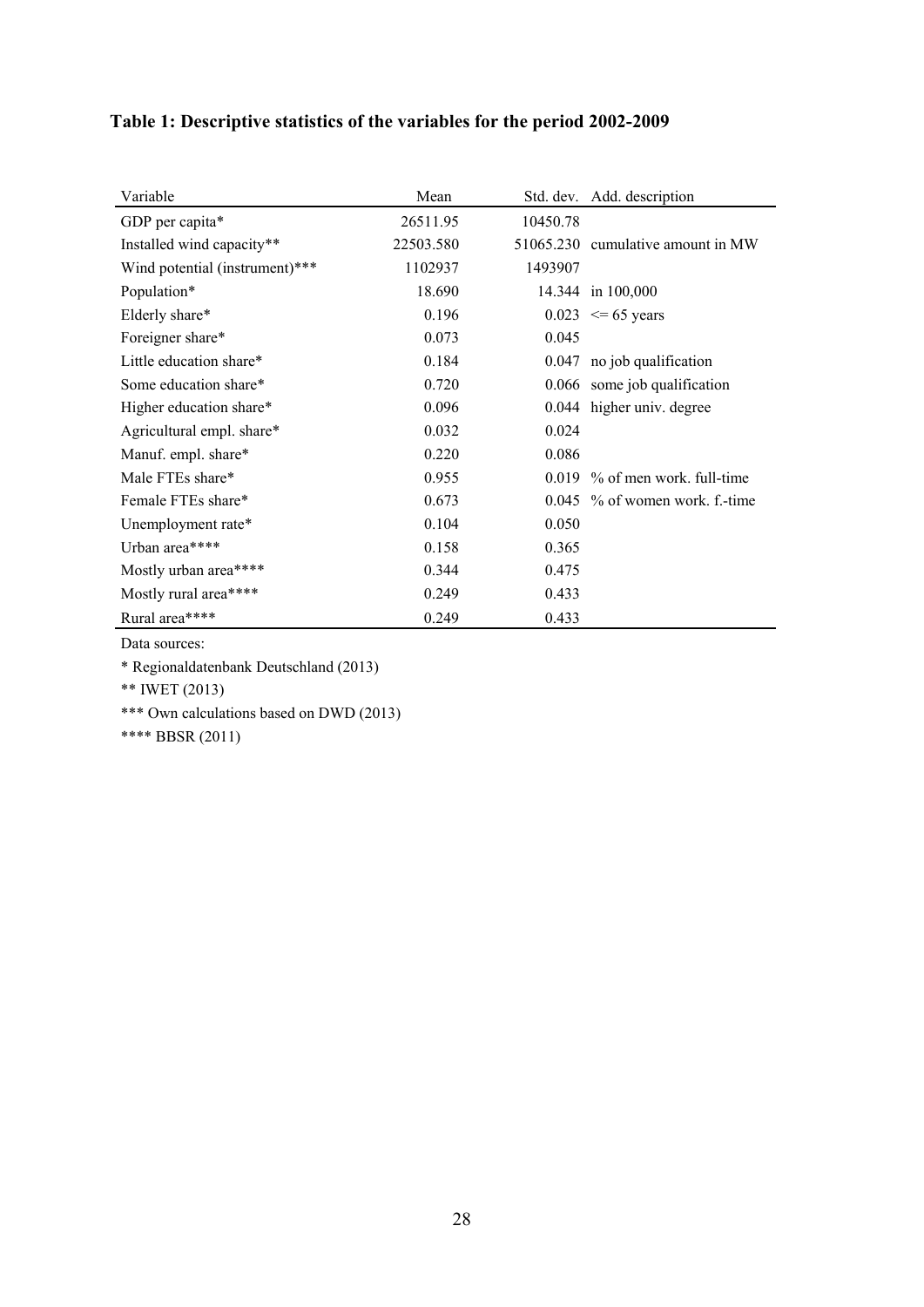# **Table 2: Empirical Results**

|                                         | Pooled<br><b>OLS</b>  | Random<br>Effects | Fixed<br>Effects | Fixed<br><b>Effects IV</b> |
|-----------------------------------------|-----------------------|-------------------|------------------|----------------------------|
| Dep. var.: ln of GDP/Cap. in $\epsilon$ |                       |                   |                  |                            |
| <b>COEFFICIENTS</b>                     |                       |                   |                  |                            |
| Installed wind capacity                 | $0.389*$              | $-0.063$          | $-0.042$         | $-0.095$                   |
|                                         | (0.154)               | (0.095)           | (0.096)          | (0.103)                    |
| Population                              | 0.000                 | $-0.002$          | $-0.017***$      | $-0.017***$                |
|                                         | (0.001)               | (0.001)           | (0.005)          | (0.005)                    |
| Elderly share                           | 0.992                 | $0.921***$        | 0.363            | 0.424                      |
|                                         | (0.603)               | (0.322)           | (0.385)          | (0.433)                    |
| Foreigner share                         | $1.072*$              | $2.631***$        | $1.548*$         | $1.609*$                   |
|                                         | (0.479)               | (0.421)           | (0.605)          | (0.628)                    |
| Little education share                  | 0.244                 | $-0.362$          | $-0.090$         | $-0.118$                   |
|                                         | (0.542)               | (0.320)           | (0.388)          | (0.392)                    |
| Some education share                    | $-1.183***$           | $-0.276$          | 0.039            | 0.021                      |
|                                         | (0.395)               | (0.285)           | (0.346)          | (0.346)                    |
| Agricultural empl. share                | $-4.622***$           | $-2.411***$       | $-0.559$         | $-0.574$                   |
|                                         | (0.656)               | (0.625)           | (0.697)          | (0.702)                    |
| Manuf. empl. share                      | $1.007***$            | $0.415***$        | $0.457*$         | $0.476*$                   |
|                                         | (0.199)               | (0.161)           | (0.212)          | (0.208)                    |
| Male FTEs share                         | $-4.675***$           | 0.015             | 0.307            | 0.296                      |
|                                         | (0.959)               | (0.336)           | (0.326)          | (0.331)                    |
| Female FTEs share                       | $1.527***$            | $0.435*$          | 0.332            | 0.331                      |
|                                         | (0.428)               | (0.203)           | (0.216)          | (0.214)                    |
| Unemployment share                      | $-0.433$              | $-0.598***$       | $-0.685***$      | $-0.687***$                |
|                                         | (0.346)               | (0.134)           | (0.134)          | (0.135)                    |
| Mostly urban area                       | $-0.092$ <sup>*</sup> | $-0.244***$       |                  |                            |
|                                         | (0.042)               | (0.047)           |                  |                            |
| Mostly rural area                       | $-0.025$              | $-0.228***$       |                  |                            |
|                                         | (0.046)               | (0.054)           |                  |                            |
| Rural area                              | 0.028                 | $-0.212***$       |                  |                            |
|                                         | (0.050)               | (0.057)           |                  |                            |
| <b>TESTS</b>                            |                       |                   |                  |                            |
| Joint significance tests <sup>a</sup>   |                       |                   |                  |                            |
| State dummies                           | 5.03***               | 62.17             |                  |                            |
| Year dummies                            | 55.53***              | 621.84***         | 91.15***         | 572.35***                  |
| Endogeneity test <sup>b</sup>           |                       |                   |                  | $0.17***$                  |
| <b>ISLS Joint Sign.F test</b>           |                       |                   |                  | 10.90***                   |
| Instrument relevance test <sup>c</sup>  |                       |                   |                  | 40.06***                   |
|                                         |                       |                   |                  |                            |
| N                                       | 3144                  | 3144              | 3144             | 3144                       |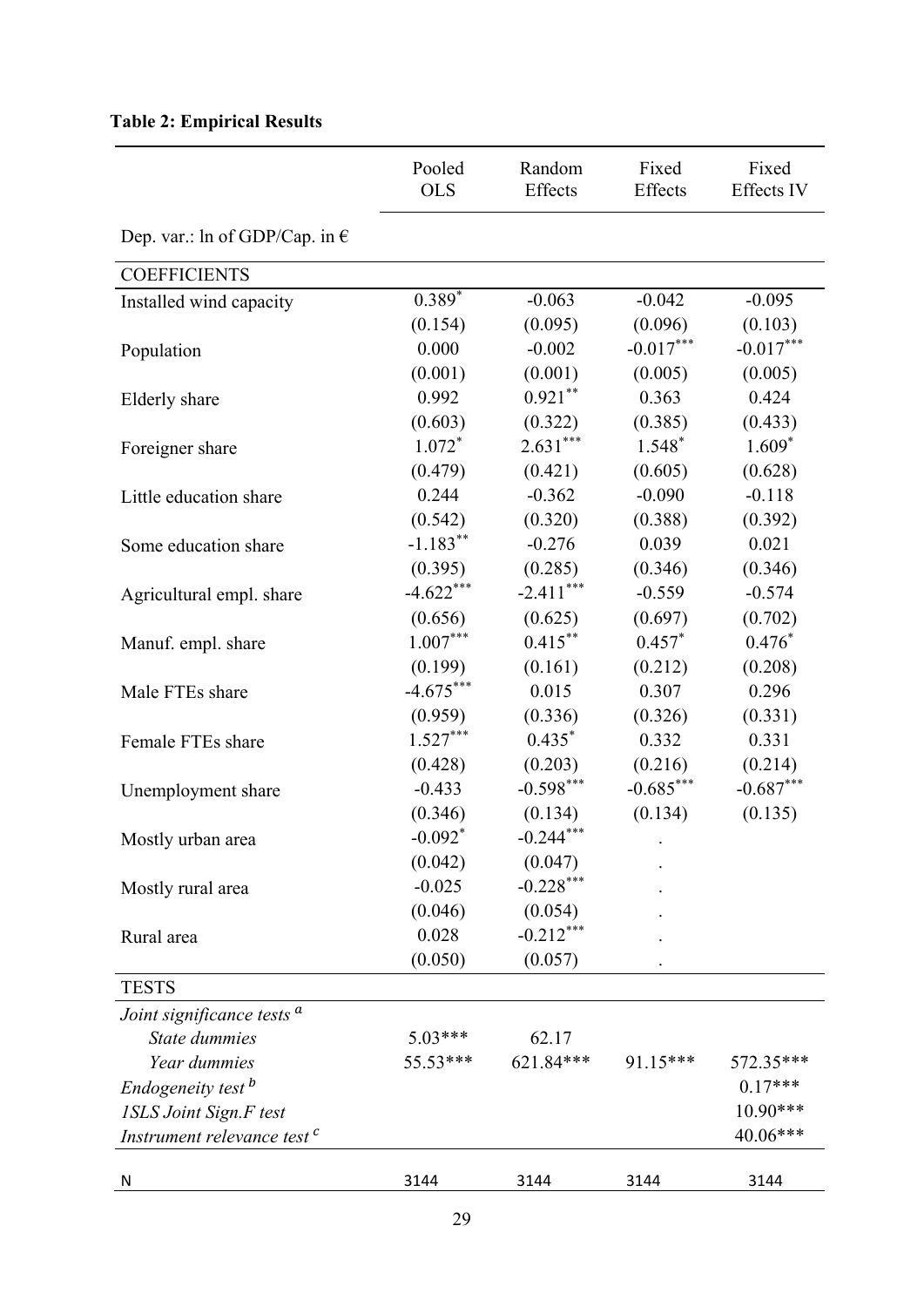Standard errors in parentheses<br>  $p < 0.05$ ,  $\binom{*}{p} < 0.01$ ,  $\binom{*}{p} < 0.001$ 

*Note*: Explanatory variables measured in every year between 2002 and 2009, except for the county type variables that are measured in 2010. Year and state dummies and a constant term are also included, but are not reported individually here. Schleswig-Holstein, the year 2002, urban areas and the share of the population with a high education served as baseline scenario.

 $\frac{a}{a}$ . The significance tests are a  $\chi^2$ -test for the random effects model and F-tests for the others.

 $<sup>b</sup>$  The difference of two Sargan-Hansen tests is taken. A significant difference indicates exogeneity of</sup> the instrument.

 $c$  Kleibergen-Paap Wald rk F statistic: H0: System is underidentified as the instruments are only weakly correlated with the instrumented variable.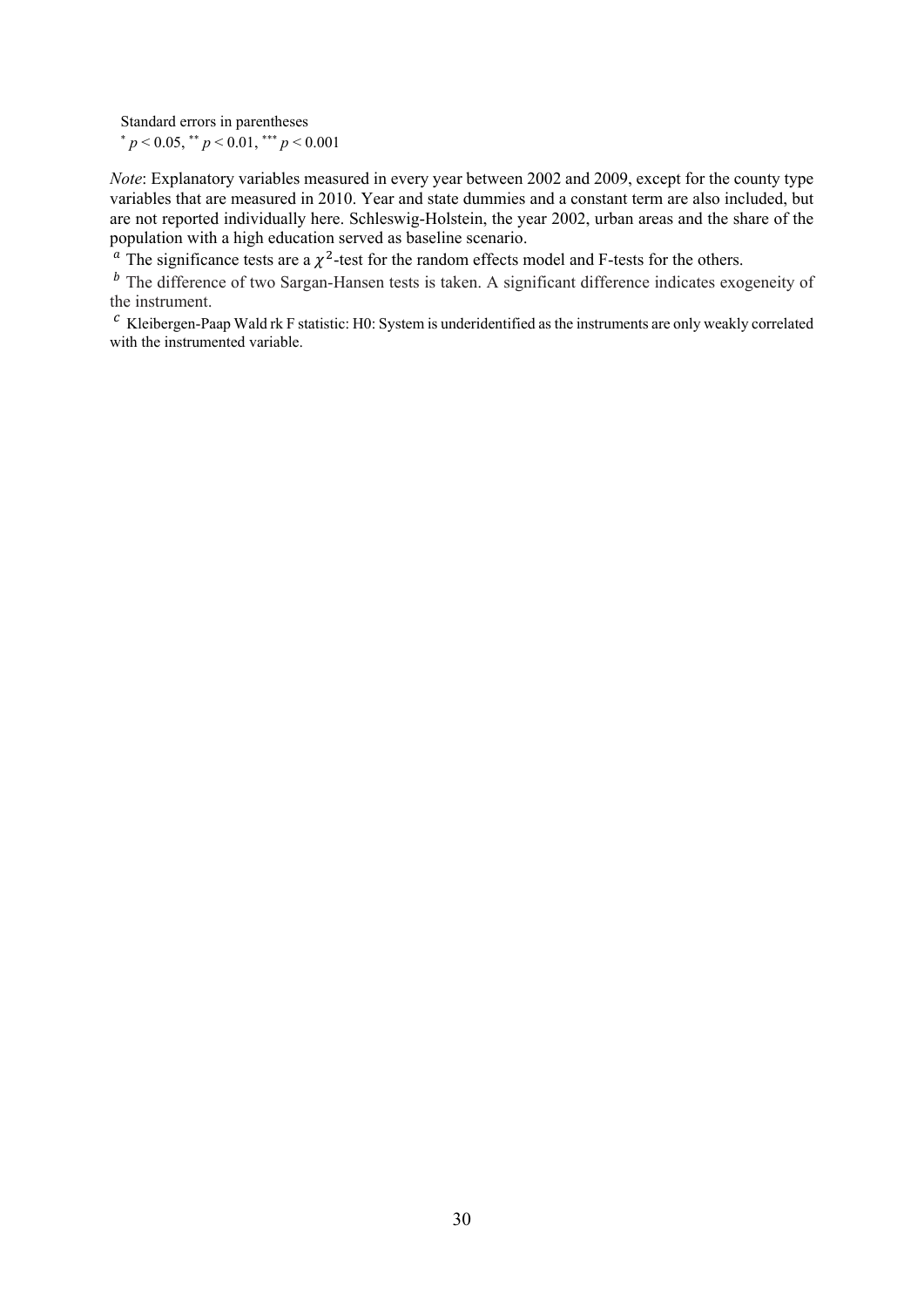

**Figure 1: Installed onshore wind capacity in Germany in 2011** 

Source: Based on Fraunhofer Windenergie & Energiesystemtechnik (IWES), 2012, based on data from Ingenieurwerkstatt Energietechnik (IWET)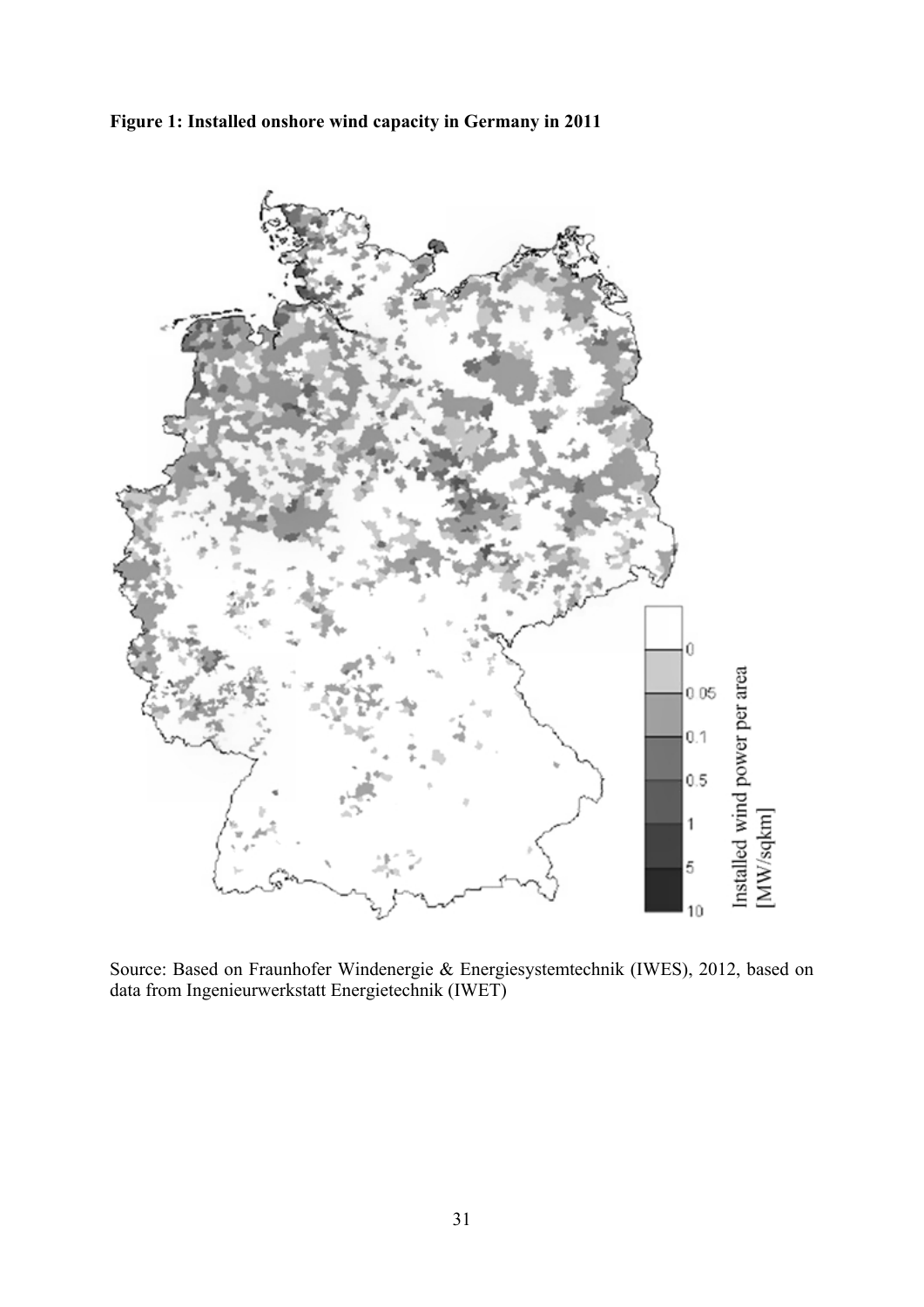

**Figure 2: Wind Energy Potential in Germany** 

German wind energy potential 80m above ground; Black: wind return < 60% of reference value; Grey: between 60% and 100%; White: >100%. Source: Deutscher Wetterdienst (DWD) (2013) and Geodatenzentrum (2009)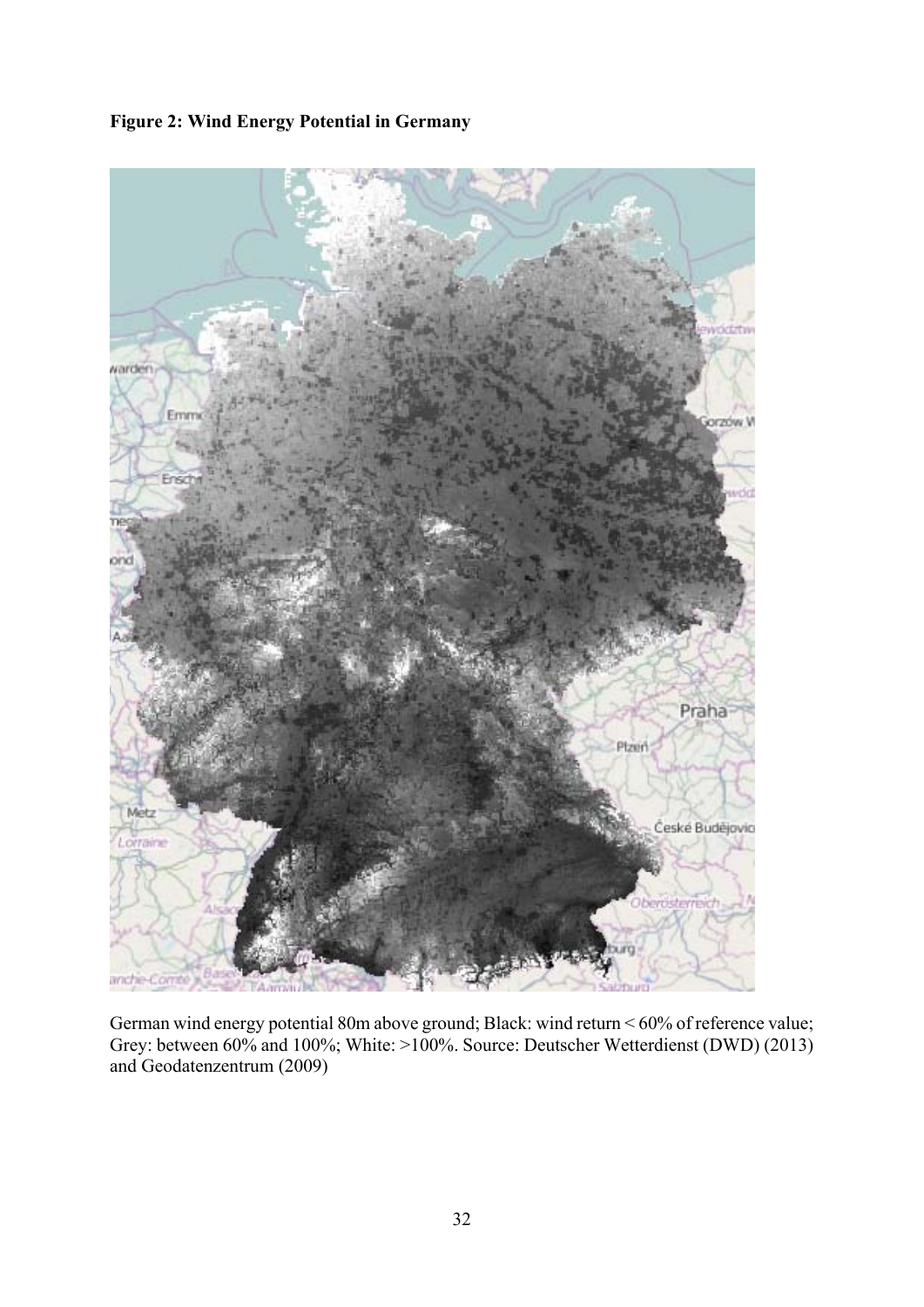#### **Table A1: Dynamic model estimation results**

| Dep. var.: in or GDP/Cap. in $\bar{\tau}$ |            |
|-------------------------------------------|------------|
| <b>COEFFICIENTS</b>                       |            |
| In of GDP/Cap lagged                      | $0.719***$ |
|                                           | (0.241)    |
| Installed wind capacity                   | 0.089      |
|                                           | (0.081)    |
| Population                                | $-0.005$   |
|                                           | (0.004)    |
| Elderly share                             | 0.086      |
|                                           | (0.287)    |
| Foreigner share                           | 1.073      |
|                                           | (0.587)    |
| Little education share                    | 0.223      |
|                                           | (0.374)    |
| Some education share                      | 0.287      |
|                                           | (0.284)    |
| Agricultural empl. share                  | $-0.312$   |
|                                           | (0.670)    |
| Manuf. empl. share                        | 0.113      |
|                                           | (0.164)    |
| Male FTEs share                           | $-0.405$   |
|                                           | (0.274)    |
| Female FTEs share                         | 0.261      |
|                                           | (0.196)    |
| Unemployment share                        | $-0.437**$ |
|                                           | (0.135)    |
| <b>TESTS</b>                              |            |
| $\boldsymbol{a}$<br>m1                    | 0.000      |
| m2 <sup>a</sup>                           | 0.387      |
| Hansen test of overidentification b       | 39.53      |
| Number of instruments                     | 32         |
| N                                         | 2358       |

Dep. var.:  $\ln$  of GDP/Cap. In  $\epsilon$ 

Standard errors in parentheses

 $p < 0.05$ , \*\*  $p < 0.01$ , \*\*\*  $p < 0.001$ 

Note: GMM results are one-step estimates with heteroskedasticity-robust standard errors and test statistics.

 $\alpha$  A test of first-order and second-order serial correlation in first differences; asymptotically N(0,1).

 $<sup>b</sup>$  The minimized value of the two-step GMM criterion function, robust to heteroskedasticity and</sup> autocorrelation